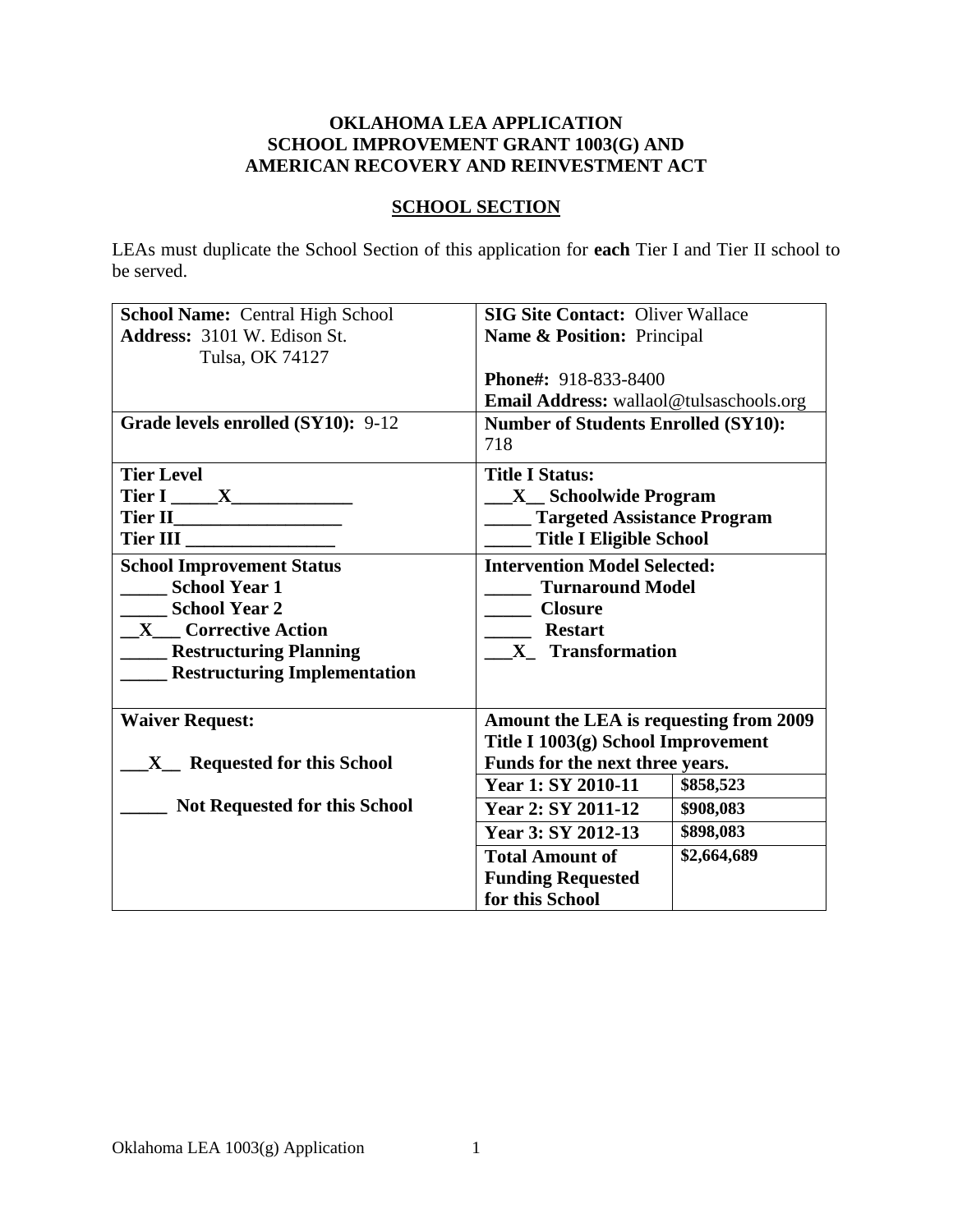### **SCHOOL NEEDS ASSESSMENT**

Describe how the LEA has consulted with relevant stakeholders regarding the LEA's application and implementation of school improvement models in its Tier I and Tier II schools.

Beginning in October, 2009 the LEA met with potential Tier I schools concerning the possibility of the 1003g grant. Meetings occurred with members of the LEA, the Tulsa Chamber of Commerce, Philanthropic Community Partners, The State Department of Education and the Tulsa Public Schools Board of Education discussing the lack of student progress toward college readiness standards and shortfalls in several academic curricular areas. For the past five years schools have implemented a comprehensive school improvement process and model that assured an analysis of data in the areas of instruction, curriculum, climate/classroom behavior, attendance and graduation rate. The individual sites received intense training in the disaggregation of data which included the collection, display and analysis of same. All significant sub groups of students were analyzed. The results were shared at several venues including, but not limited to, staff meetings, departmental meetings, grade level meetings, parent community meetings and print communications. Additional specifically designed focus groups were empowered to review and recommend courses of action which address unique and specific needs of the audiences within of the province of the review of the focus group.

Complete the chart below showing the data sources used as part of the comprehensive needs assessment. Rows may be added as needed.

| <b>Student Achievement Data</b>   | <b>Perception Data</b>                         | <b>Demographic Data</b>               |
|-----------------------------------|------------------------------------------------|---------------------------------------|
| (OCCT, Benchmarks, District       | (Staff/Student/Parent Surveys, Self            | (Attendance, Truancy, Ethnicity,      |
| <b>Assessments, Report Cards)</b> | <b>Assessments, Meeting Minutes)</b>           | <b>Low-Income, Special Education)</b> |
| 2009 EOI, percent scoring         | <b>Quality Time Analysis: Estimated</b>        | <b>Total Pop. - 718</b>               |
| satisfactory or above:            | usage of 88% of instructional                  | Caucasian $-14%$                      |
| English II $46\%$                 | minutes each day for classroom                 | African/Am $-67%$                     |
| English III 41%                   | instruction; 37 minutes lost each day          | Amer. Ind. $-8%$                      |
| Algebra I 64%                     | for lunch (25 min), class changes              | Hispanic $-10%$                       |
| Algebra II 14%                    | (12 min), housekeeping/distractions            | Asian/Pac. Isl. $-0.5\%$              |
|                                   | $(10 \text{ min}).$                            | Male $-51%$                           |
|                                   |                                                | Female $-49%$                         |
| 4-year Graduation rate: 59.2%     | Student Readiness Inventory (9 <sup>th</sup> ) | Attendance: 83.1%                     |
|                                   | grade self assessment): 1-100 scale            |                                       |
|                                   | Academic discipline - 37                       |                                       |
|                                   | Commitment to school - 52                      |                                       |
|                                   | Family attitude toward education -             |                                       |
|                                   | 45                                             |                                       |
|                                   | Family involvement - 43                        |                                       |
|                                   | Managing feelings - 37                         |                                       |
|                                   | Optimism - 48                                  |                                       |
|                                   | <b>Orderly Conduct - 47</b>                    |                                       |
|                                   | Rel. with School Personnel - 42                |                                       |
|                                   | School Safety Climate - 27                     |                                       |
|                                   | Thinking before $Acting-45$                    |                                       |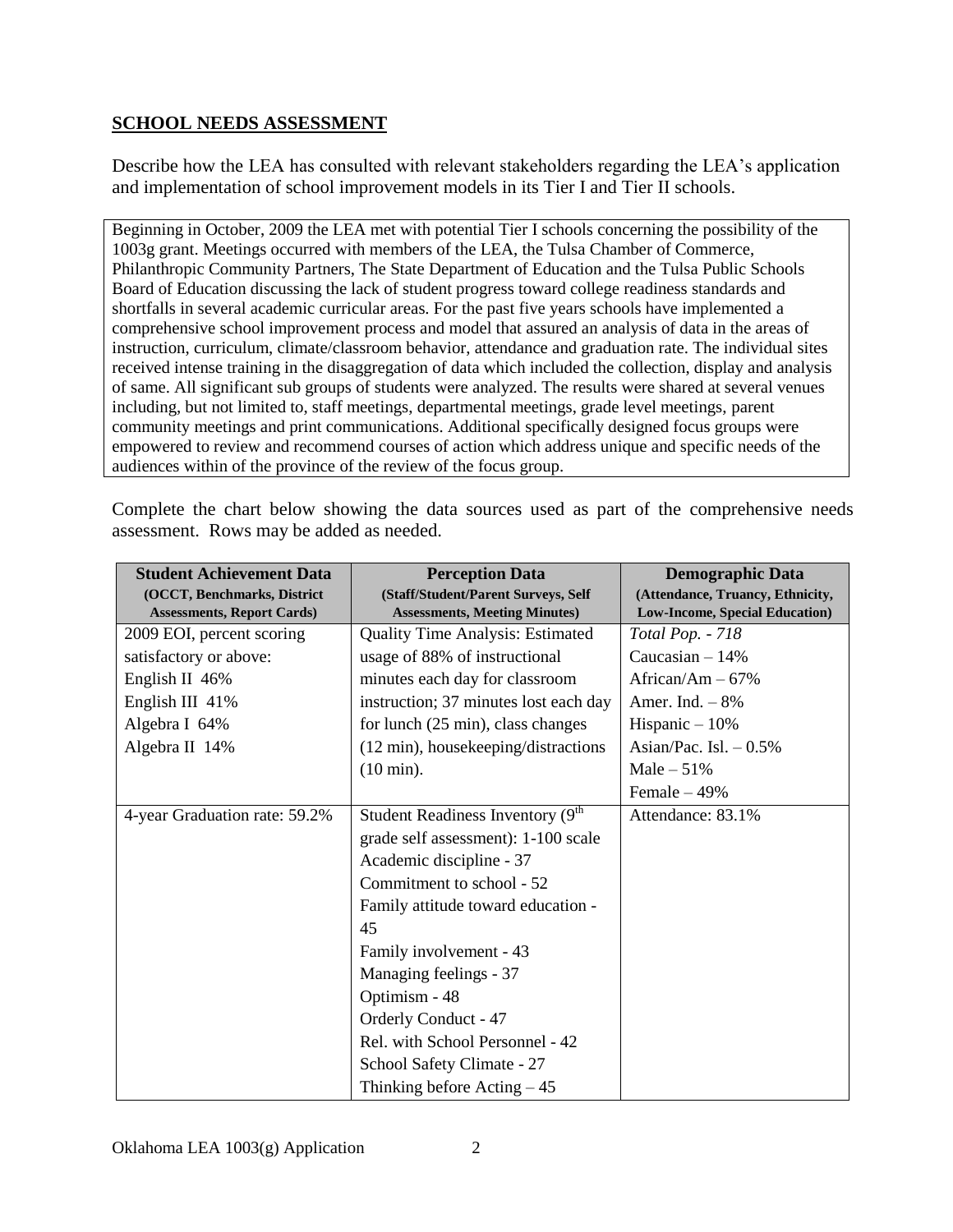|                                 | Overall Academic Success Index - |                               |
|---------------------------------|----------------------------------|-------------------------------|
|                                 | 35                               |                               |
| 2009 Dropout rate: 2.3%         |                                  | Low Income $(F/RL) - 86.4\%$  |
| 2009 ACT avg score: 15.6 (74)   |                                  | Special Education: 22%        |
| graduates tested)               |                                  |                               |
| $AP$ course enrollment $-65$    |                                  | Cases of suspension: 363      |
| AP tests taken $-62$            |                                  | Days lost to suspension: 4881 |
| Test scores over 3 - 1          |                                  |                               |
| College Readiness Indicators as |                                  |                               |
| Determined by ACT-EPAS          |                                  |                               |
| Reading: 15                     |                                  |                               |
| Math: 7                         |                                  |                               |
| ELA: 33                         |                                  |                               |

Complete the chart below by providing a list of the stakeholders involved in the needs assessment process.

| <b>Name</b>                                   | <b>Title</b>               | <b>Stakeholder Group</b> |
|-----------------------------------------------|----------------------------|--------------------------|
| Oliver Wallace – participated in needs        | Principal                  | Leadership Team          |
| assessment inventory and leadership planning  |                            |                          |
| team                                          |                            |                          |
| Phil Boone – participated in needs assessment | <b>Assistant Principal</b> | Leadership Team          |
| inventory                                     |                            |                          |
| Jackie Tolbert – participated in needs        | <b>Assistant Principal</b> | Leadership Team          |
| assessment inventory and leadership planning  |                            |                          |
| team                                          |                            |                          |
| Jamie McLerran-participated in needs          | English Department Chr.    | Leadership Team          |
| assessment inventory and leadership planning  |                            |                          |
| team                                          |                            |                          |
| Gary Horner- participated in needs assessment | Math Department Chr.       | Leadership Team          |
| inventory and leadership planning team        |                            |                          |
| Donna Carter-participated in needs            | <b>Strand Coordinator</b>  | Leadership Team          |
| assessment inventory and leadership planning  |                            |                          |
| team                                          |                            |                          |
| Jamie Lomax-participated in needs             | Strand coordinator         | Leadership Team          |
| assessment inventory and leadership planning  |                            |                          |
| team                                          |                            |                          |
| Sue Park – participated in needs assessment   | Science Department Chr.    | Leadership Team          |
| inventory                                     |                            |                          |
| Toni Jackson - participated in needs          | <b>Lead Counselor</b>      | Leadership Team          |
| assessment inventory                          |                            |                          |

Provide in the space below a narrative describing the needs assessment process the LEA used to collect, analyze, and report data.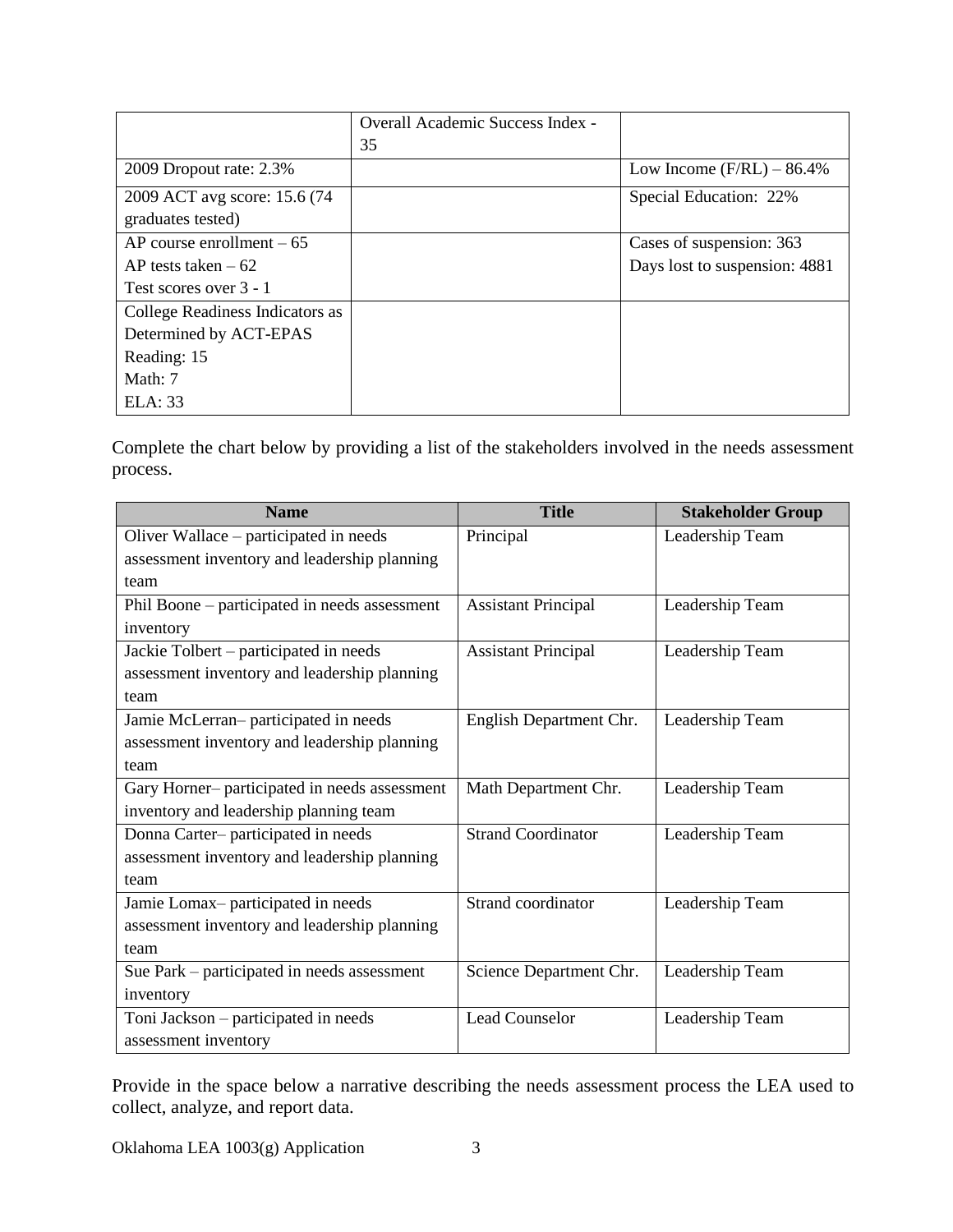The LEA used data collected from ACT to determine the college readiness of TPS students along with OCCT/EOI data to determine progress toward state standards. Each school used the SRI to gain student prospective and each staff participated in the WISE needs assessment focusing on the identified 29 rapid improvement indicators.

Provide in the chart below a summary of the results of the comprehensive needs assessment including strengths, weaknesses and areas of critical need as indicated by the data.

| Areas to be considered as part of the                    | <b>Summary of analysis of each of the areas</b>                                             |
|----------------------------------------------------------|---------------------------------------------------------------------------------------------|
| comprehensive needs assessment.                          | considered as part of the comprehensive                                                     |
|                                                          | needs assessment.                                                                           |
| <b>School Profile:</b>                                   | Students:                                                                                   |
| Includes student and staff data.                         | Total Pop. - 718                                                                            |
|                                                          | Caucasian $-14%$                                                                            |
|                                                          | African/Am $-67%$                                                                           |
|                                                          | Amer. Ind. $-8\%$                                                                           |
|                                                          | Hispanic $-10%$                                                                             |
|                                                          | Asian/Pac. Isl. $-0.5\%$                                                                    |
|                                                          | Male $-51%$                                                                                 |
|                                                          | Female $-49%$                                                                               |
|                                                          | Low Income $(F/RL) - 86.4%$                                                                 |
|                                                          | Special Education: 22%                                                                      |
|                                                          |                                                                                             |
|                                                          | Staff:                                                                                      |
|                                                          | Total Certified Pop. - 60                                                                   |
|                                                          | $Male - 17$<br>Female $-43$                                                                 |
|                                                          | Doctorate $-3$                                                                              |
|                                                          | $Masters - 20$                                                                              |
|                                                          | Bachelor $-37$                                                                              |
|                                                          | Student/Teacher Ratio - 14.6:1                                                              |
|                                                          | Teacher Attendance: 97.1%                                                                   |
| Curriculum:                                              | Instructional Leadership team has done a good job                                           |
| Includes academic expectations, alignment to             | fully aligning the state PASS objectives / standards                                        |
| PASS, and the process to monitor, evaluate and           | with classroom instructional strategies.                                                    |
| review curriculum.                                       |                                                                                             |
| <b>Classroom Evaluation/Assessment:</b>                  | Teachers/Instructional Leaders have developed                                               |
| Includes classroom assessments, alignment to             | best practice(s) to disaggregate pre and post test                                          |
| PASS, and use of assessment data.<br><b>Instruction:</b> | assessment data to develop curriculum units.<br>Our teachers have done a good job utilizing |
| Includes the varied strategies used in the classroom,    | scientific research based instructional strategies to                                       |
| integration of technology, and teacher                   | impact the culture in their classrooms. All teachers                                        |
| collaboration.                                           | have implemented meaningful curriculum related                                              |
|                                                          | activities that will support effective teaching and                                         |
|                                                          | student learning.                                                                           |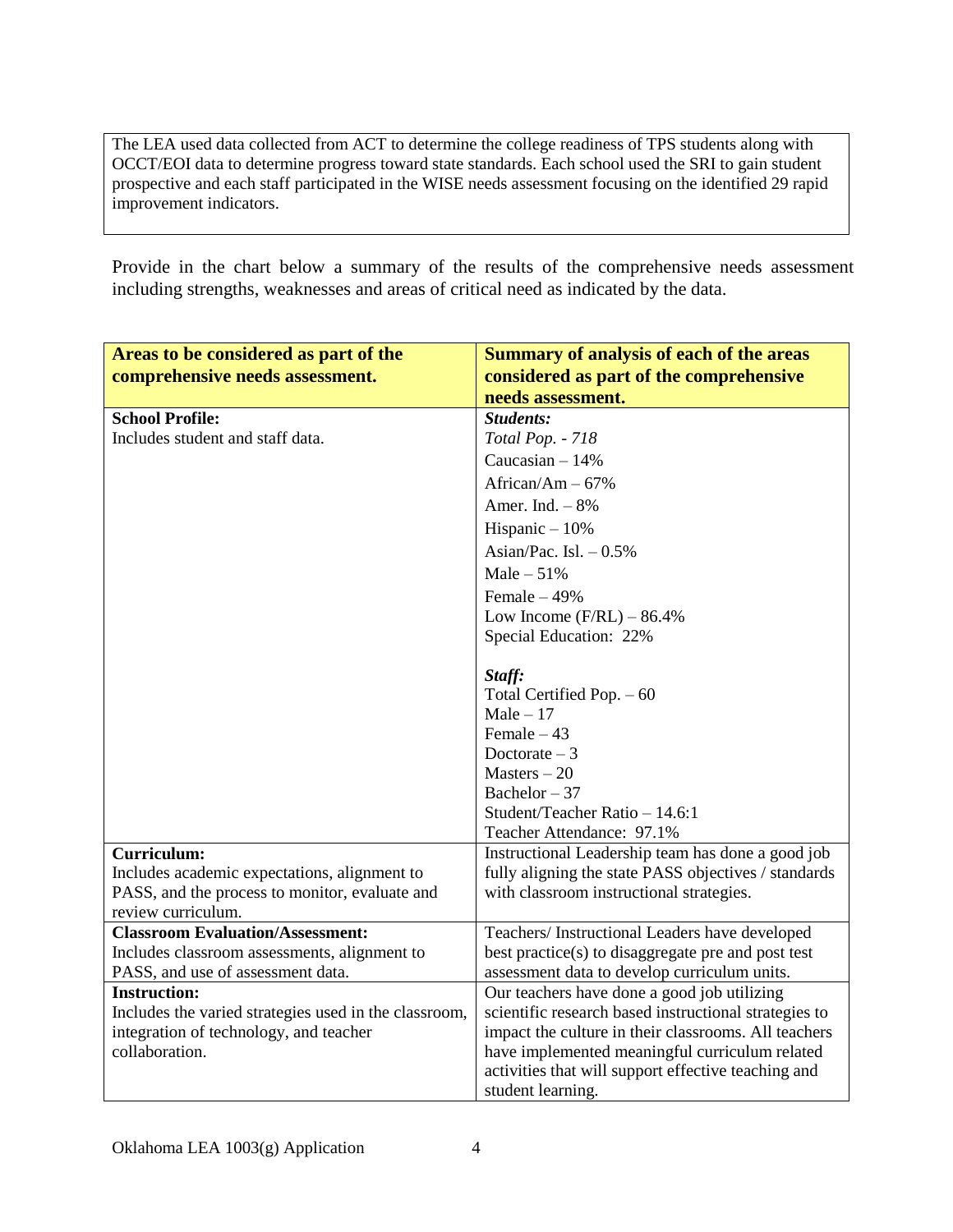| <b>School Culture:</b>                               | School administration/ Leadership Team foster       |
|------------------------------------------------------|-----------------------------------------------------|
| Includes learning environment, leader and teacher    | positive school culture and climate. All staff      |
| beliefs, and value of equity and diversity.          | members support the effort in promoting a safe and  |
|                                                      | respectful school environment. It is the overall    |
|                                                      | mission of the Leadership Team/staff to increase    |
|                                                      | high academic standards and behavior expectations   |
|                                                      | of all students.                                    |
| <b>Student, Family, and Community Support:</b>       | The Leadership team has acknowledged that we        |
| Includes communication methods and including         | can improve ways to bridge families and             |
| parents as partners.                                 | communities to promote our educational process      |
|                                                      | and programs that support student learning.         |
| <b>Professional Growth, Development, and</b>         | The Leadership Team/ staff feel strongly that we    |
| Evaluation:                                          | strategically use analysis of student achievement   |
| Includes professional development plan, capacity     | data to determine goals for school wide             |
| building, and evaluation process.                    | professional development.                           |
| Leadership:                                          | The Leadership Team feels strongly that             |
| Includes process for decision making, policies and   | transparent sharing of school wide decision making  |
| procedures, and the shared vision.                   | process is fully supported and was sustained        |
|                                                      | throughout this school year.                        |
| <b>Comprehensive and Effective Planning:</b>         | The Leadership Team has been very involved in the   |
| Includes the process for collaboration, use of data, | collaboration to determine the vision, mission, and |
| development of school goals, and continuous          | goals for continuous improvement/ evaluation.       |
| evaluation.                                          |                                                     |

# **SCHOOL IDENTIFICATION OF INTERVENTION MODEL**

In the space below, provide a detailed narrative describing how the selected intervention model was chosen and the correlation between the selected intervention model and the results of the comprehensive needs assessment.

Tulsa Public Schools decided to use the Transformational Model for all of the schools included in the grant. All of the schools have been involved in reform initiatives that conform to the requirements of this grant and five of the six schools has a new principal assigned for the 2009-2010 school year. The recent state budget cuts and resulting large numbers of classroom teachers being placed on trim lists would make the use of the Turnaround Model problematic. In addition, the school reform work that has taken place the past two years show definite academic achievement gains that can be accelerated by the components of the transformational model.

**Need: 1.03 – Instructional teams engage in discussions within the school which result in the elimination of unnecessary overlaps and close curricular gaps. Activities:** Central High School will engage and implement less overlap of instruction within departments by hiring two curriculum technology coaches for, one English/Social Studies and one for Math/Science. The coaches will be a certified teacher in one of the teaching areas and have technology experience or aptitude, and at least three years of classroom experience. These coaches will ensure teacher lesson plan accountability and will provide training in new strategies, assist in the implementation of technology-based learning, and provide assistance with differentiated instruction. In addition, Central High School will develop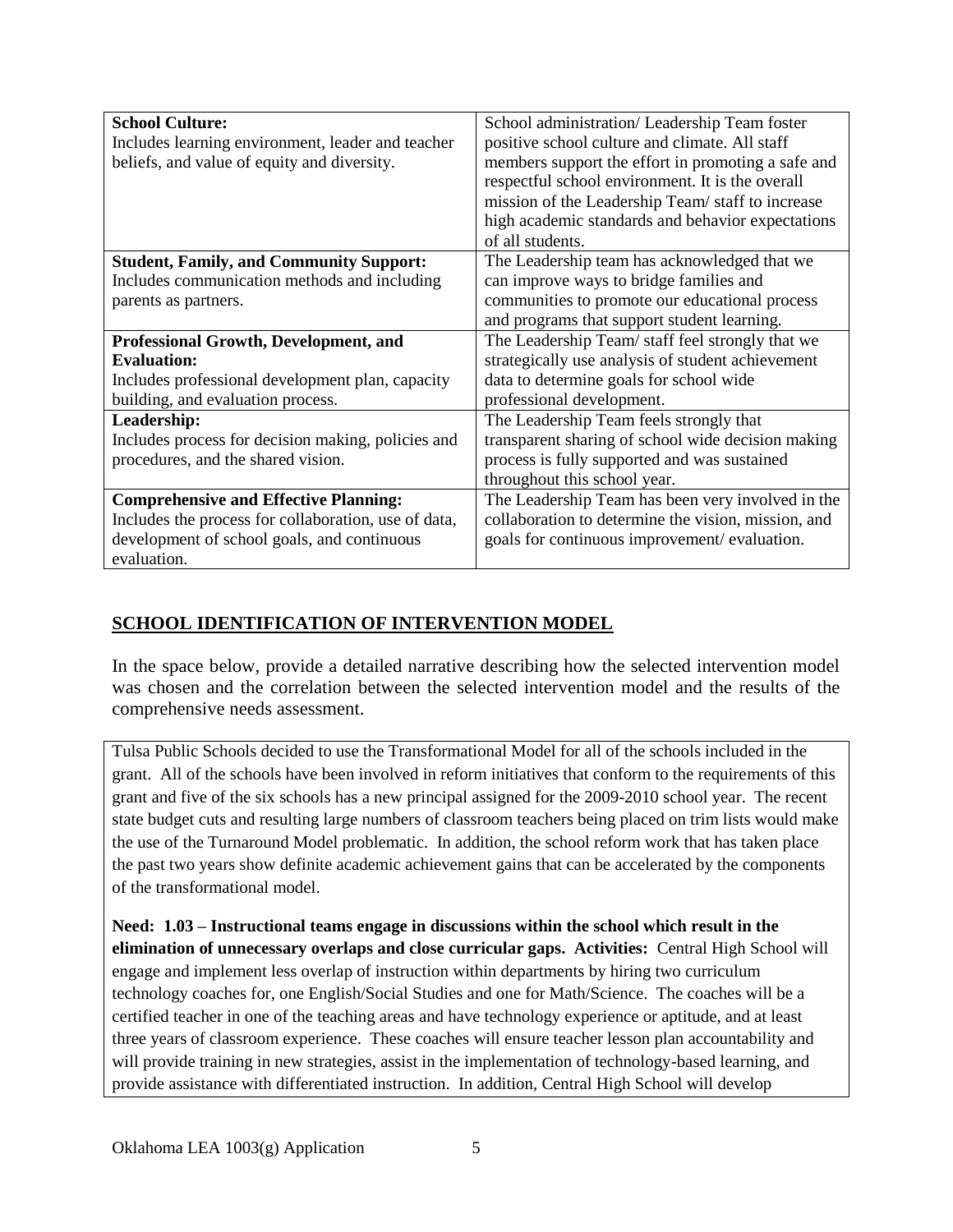departmental rubrics for classroom achievement and assessment. The school will also expand teacher professional development through the implementation of 90 minutes per week in professional learning communities. This additional time will be dedicated to planning, sharing lesson plan ideas, strengthening units, and imbedding successful instructional in strategies. Additional time will be used to develop common rubrics, pre-and-post assessments, review benchmark data, and analyze data to inform instruction. These meetings will be divided by academic discipline, and will be lead by the leadership team, which will include department chairs, the Transformation Coach, and administration.

**Need: 2.03 – All teachers design units of instructions to include pre-and post-tests that include student mastery of standards-based objectives. Activities:** Central High School teachers will develop course specific pre-and post-tests containing only level 2 or higher questions. Curriculum adjustments will be made to ensure that students will receive remediation and differentiated instruction to ensure their academic success. Data will be analyzed weekly during teacher professional learning communities.

**4.03 – All teachers hold high academic and behavioral expectations for all students. Activities:** Parents and students will agree to behavior and academic standards by signing an agreement for participation at Central High School. Students will be admitted to Central based upon interest in the fine arts and agree to behavior and academic expectations.

**5.01 – Families and communities are active partners in the educational process and work with staff to promote programs and services for all students. Activities:** Parents will be required to sign a participation agreement by agreeing to volunteer ten hours per year at the school. The school's parent facilitator will be responsible for coordinating volunteer efforts and implementing an orientation program for all parent volunteers. Orientation will occur during PTSA meetings and/or Back to School Night and will include an activity fair where parents can view the various volunteer opportunities.

**6.13 – School leadership uses the evaluation process to provide teachers with follow-up and support to change behavior and instructional practices. Activities:** Formal and informal processes will provide teachers immediate feedback and support to improve behavior and instructional practices. Instructional coaches and the Leadership Team will be part of this process. Focus Walks will take place on a monthly basis and data collected will be used to drive professional development for teachers.

## **SCHOOL SMART GOALS**

Complete the charts below by providing three-year SMART Goals in Reading/Language Arts, Mathematics, and Graduation Rate, if applicable for the All Students subgroup. See the Application Instructions for the School Section for more information on SMART Goals.

SMART Reading/Language Arts Goals Goal for 2010-2011: The percentage of all students in English II at Central High School who satisfactory or above in reading on EOI will increase from the current 46% to 56% in the 2010- 2011 school year. Students meeting college readiness standards (ACT-EPAS) 20%. Goal for 2011-2012: The percentage of all students in English II at Central High School who satisfactory or above in reading on EOI will increase from the current 56% to 66% in the 2011-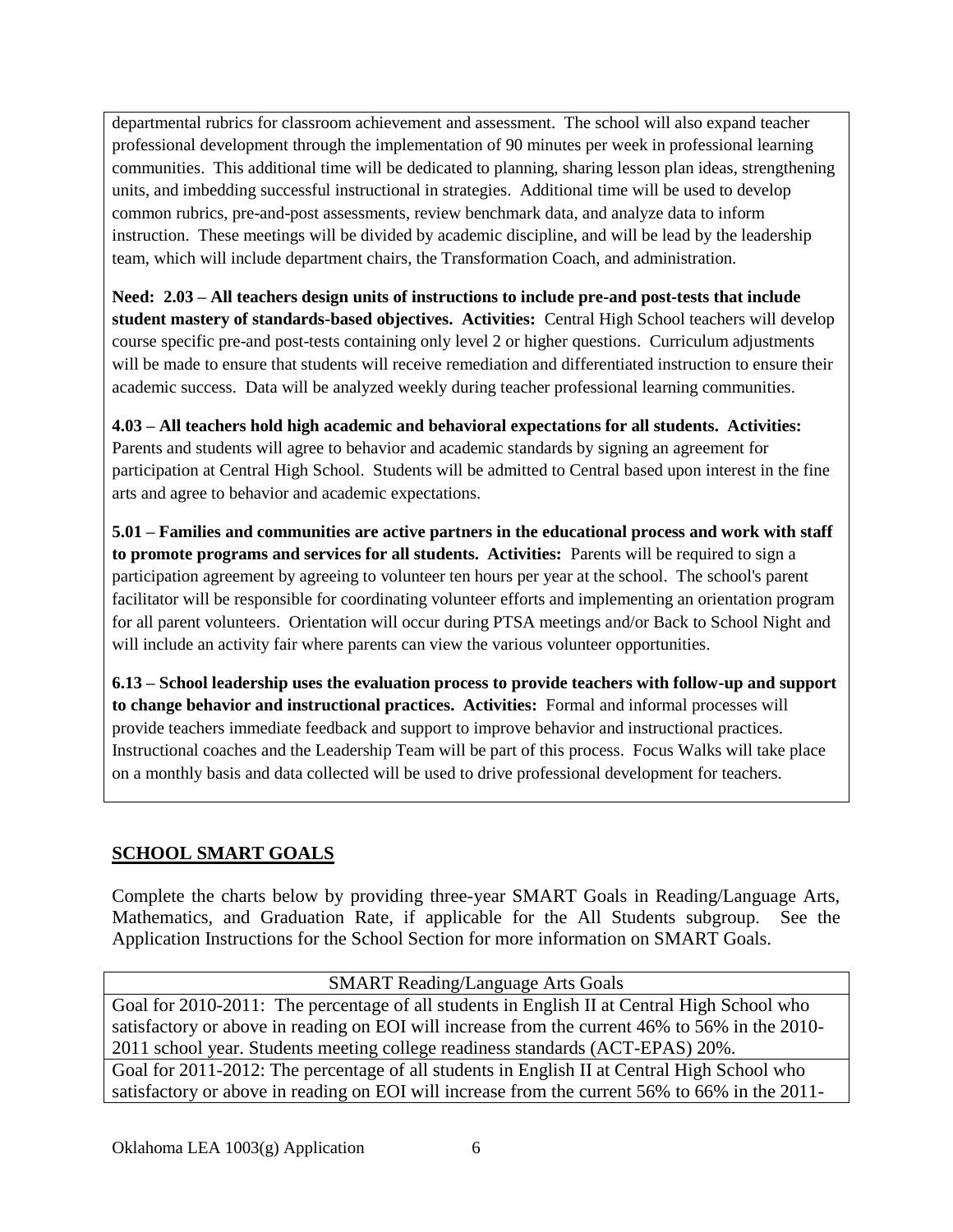2012 school year. Students meeting college readiness standards (ACT-EPAS) 25%. Goal for 2012-2013: The percentage of all students in English II at Central High School who satisfactory or above in reading on EOI will increase from the current 66% to 76% in the 2012 to 2013 school year. Students meeting college readiness standards (ACT-EPAS) 30%. Rationale: To increase student achievement so that high percentage of students are college and career ready.

SMART Mathematics Goals

Goal for 2010-2011: The API mathematics score for students in the ALL Students subgroup will increase from the current Algebra I score of 64% to 69% and from the 14% - 30% in Algebra II for the 2010-2011 school year. Students meeting college readiness standards (ACT-EPAS) 12%. Goal for 2011-2012: The API mathematics score for students in the ALL Students subgroup will increase from the current Algebra I score of 69% to74% and from the 30% - 46% in Algebra II for the 2011-2012 school year. Students meeting college readiness standards (ACT-EPAS) 17%. Goal for 2012-2013: The API mathematics score for students in the ALL Students subgroup will increase from the current Algebra I score of 74% to 79% and from the 46% - 62% in Algebra II for the 2012-2013 school year. Students meeting college readiness standards (ACT-EPAS) 23%. Rationale: To increase student achievement so that high percentage of students are college and career ready.

SMART Graduation Rate Goals

Goal for 2010-2011: The percentage of all students graduating from their current peer group will increase from 59% to 65% during the 2010-2011 school year.

Goal for 2011-2012: The percentage of all students graduating from their current peer group will increase from 65% to 70% during the 2011-2012 school year.

Goal for 2012-2013: The percentage of all students graduating from their current peer group will increase from 70% to 75% during the 2012-2013 school year.

Rationale: To increase student achievement so that high percentage of students are college and career ready.

### **SCHOOL ACTION PLAN**

For each Tier I and Tier II school, complete a three-year action plan for the selected intervention model. Be specific and provide detailed information regarding action steps, timelines, and person(s) responsible. Action plans can be expanded as needed.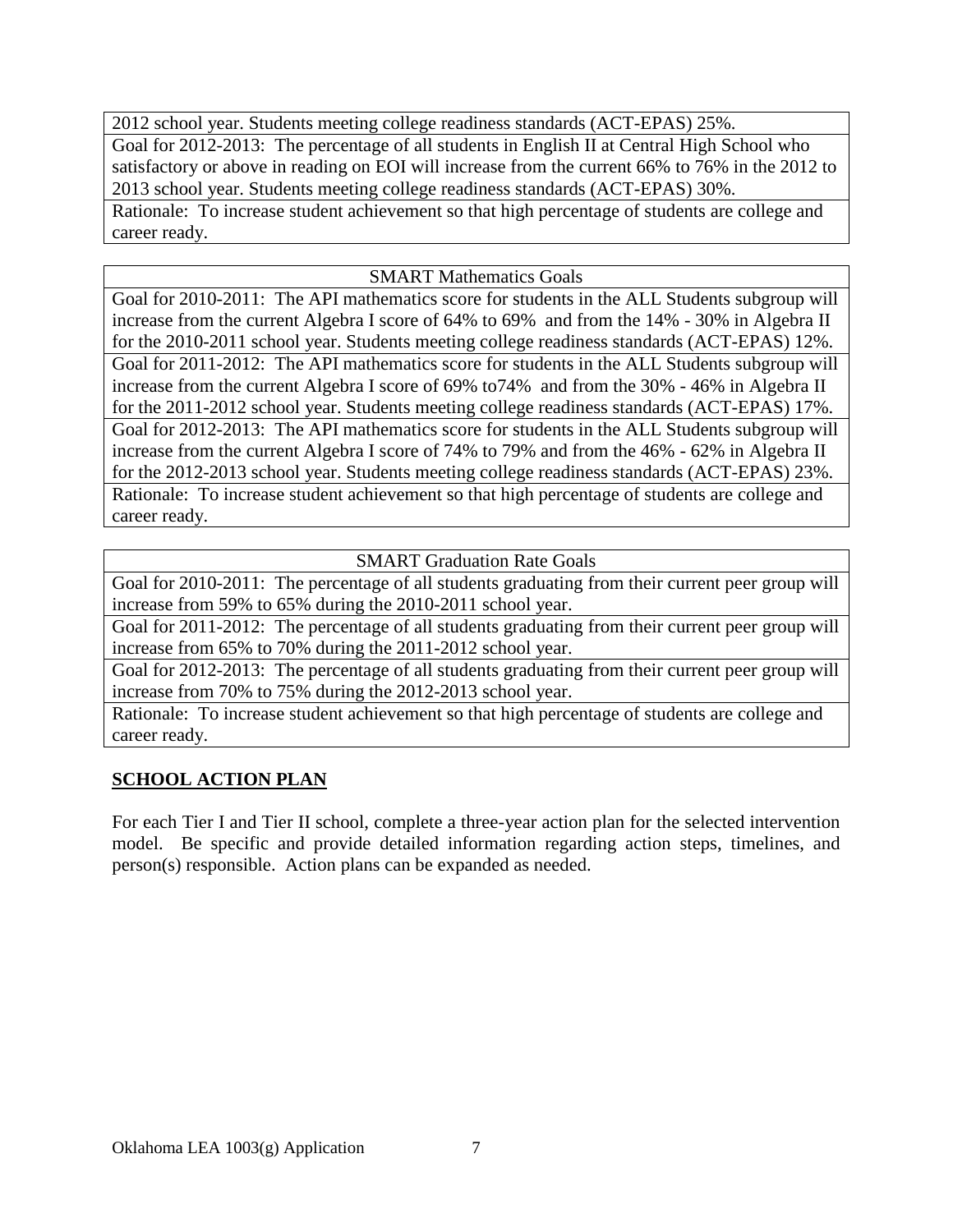| <b>Name of School: Central High School</b>                                                           |                                                                                                                                                                                                                                                                                                                                                                                                                                                                                                                                                                                                                                                                                                                                                                                                                                                                                                                                                                                                                                                                                                                                                                                                                                                                                                                                                                                                                                                                                                                                                                                                                                                                                                                                                                                       | Tier: 1                                      |                                                                                  |
|------------------------------------------------------------------------------------------------------|---------------------------------------------------------------------------------------------------------------------------------------------------------------------------------------------------------------------------------------------------------------------------------------------------------------------------------------------------------------------------------------------------------------------------------------------------------------------------------------------------------------------------------------------------------------------------------------------------------------------------------------------------------------------------------------------------------------------------------------------------------------------------------------------------------------------------------------------------------------------------------------------------------------------------------------------------------------------------------------------------------------------------------------------------------------------------------------------------------------------------------------------------------------------------------------------------------------------------------------------------------------------------------------------------------------------------------------------------------------------------------------------------------------------------------------------------------------------------------------------------------------------------------------------------------------------------------------------------------------------------------------------------------------------------------------------------------------------------------------------------------------------------------------|----------------------------------------------|----------------------------------------------------------------------------------|
| <b>Transformation Model</b>                                                                          | <b>LEA Design and Implementation of the Intervention</b><br><b>Model</b><br>(include alignment of additional resources)                                                                                                                                                                                                                                                                                                                                                                                                                                                                                                                                                                                                                                                                                                                                                                                                                                                                                                                                                                                                                                                                                                                                                                                                                                                                                                                                                                                                                                                                                                                                                                                                                                                               | <b>Timeline for</b><br><b>Implementation</b> | <b>Name and Position of</b><br><b>Responsible Person(s)</b>                      |
|                                                                                                      | <b>Requirements for the Transformation Model (LEA must implement actions 1-11)</b>                                                                                                                                                                                                                                                                                                                                                                                                                                                                                                                                                                                                                                                                                                                                                                                                                                                                                                                                                                                                                                                                                                                                                                                                                                                                                                                                                                                                                                                                                                                                                                                                                                                                                                    |                                              |                                                                                  |
| 1. Replace the principal who led the<br>school prior to commencement of the<br>transformation model. | TPS has selected Dr. Oliver Wallace to serve Central High<br>School in their transformational process to bring about greater<br>academic success and progress as well as increasing the<br>college/career-readiness of its students. Dr. Wallace was<br>selected due to demonstration of outstanding leadership which<br>included: previous outstanding success in leading Central<br>High School to meeting AYP goals in 2008-09; previous<br>successful leadership as an assistant principal at East Central<br>High School; her understanding of faculty needs; her staff<br>development leadership and participation in differentiated<br>instructional models; her on-going understanding and<br>partnership with the University of Oklahoma's Center for<br>Community Engagement.<br>The principal already selected demonstrates the following<br>qualities: Turnaround principals will provide<br>transformational leadership to planning, launching and<br>managing the schools identified by the Oklahoma State<br>Department of Education as under-performing and in need of<br>improvement. This will include implementing the<br>intervention model chosen by TPS and the school leadership<br>to focus on high student achievement and progress,<br>college/career-readiness, building a positive and safe school<br>climate that supports the whole student, leveraging research<br>and data based decision making to drive initiatives and<br>instruction, as well as a high performance culture for both the<br>teaching staff and the leadership team to achieve the school's<br>visionary but realistic goals. The Turnaround principals will<br>be responsible for collaborating with parents, community<br>members, the Turnaround Office and the Lead Turnaround | <b>July 2010</b>                             | Associate Superintendent<br>of Secondary Schools and<br>the Human Capital Office |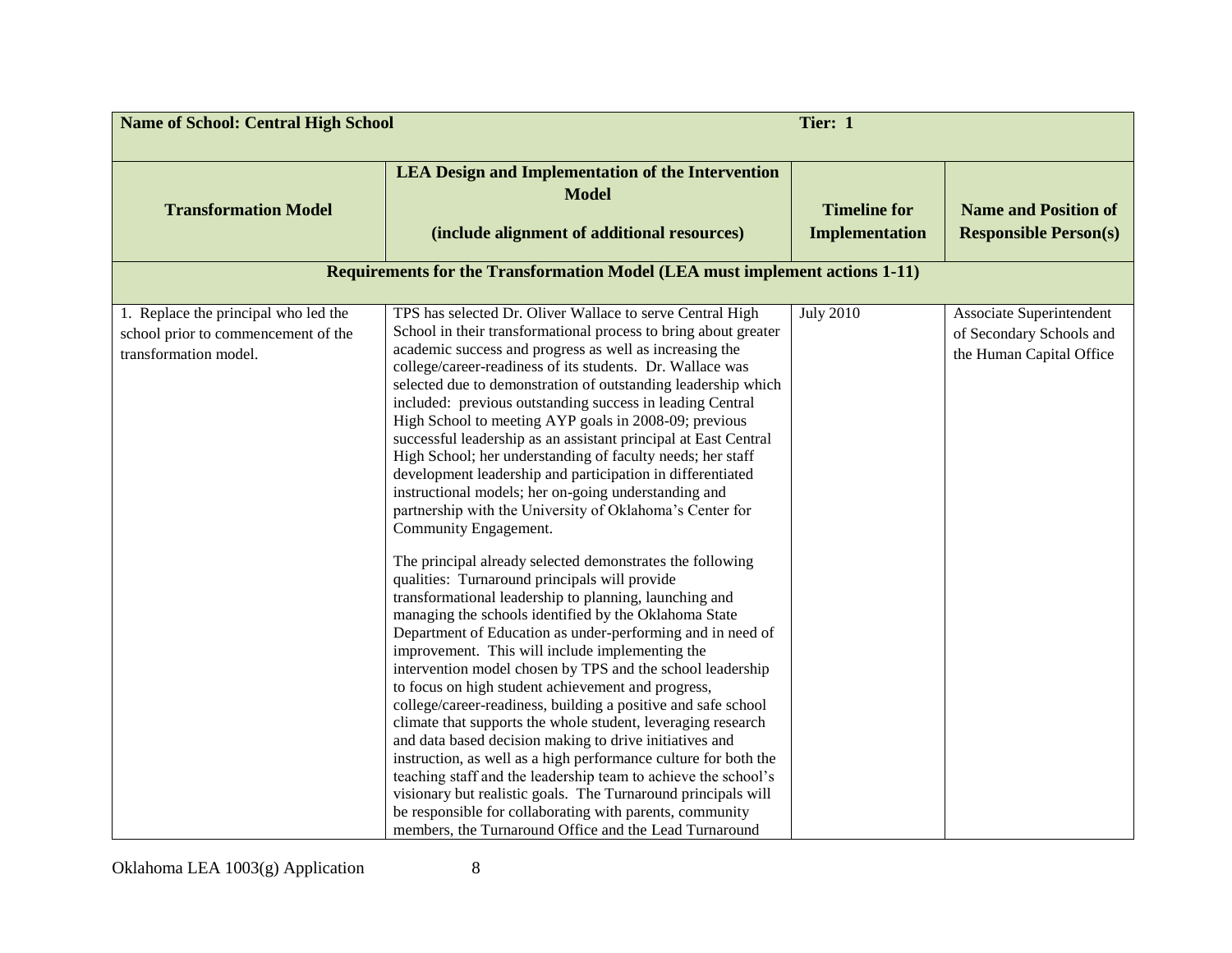| <b>Name of School: Central High School</b> |                                                                                                                                                                                                                                                                                                                                                                                                                                                                                                                                                                                                                                                                                                                                                                                                                                                             | Tier: 1                                      |                                                             |
|--------------------------------------------|-------------------------------------------------------------------------------------------------------------------------------------------------------------------------------------------------------------------------------------------------------------------------------------------------------------------------------------------------------------------------------------------------------------------------------------------------------------------------------------------------------------------------------------------------------------------------------------------------------------------------------------------------------------------------------------------------------------------------------------------------------------------------------------------------------------------------------------------------------------|----------------------------------------------|-------------------------------------------------------------|
| <b>Transformation Model</b>                | <b>LEA Design and Implementation of the Intervention</b><br><b>Model</b><br>(include alignment of additional resources)                                                                                                                                                                                                                                                                                                                                                                                                                                                                                                                                                                                                                                                                                                                                     | <b>Timeline for</b><br><b>Implementation</b> | <b>Name and Position of</b><br><b>Responsible Person(s)</b> |
|                                            | Partners, as well as other internal/external resources and<br>stakeholder to implement new education programs, data tools,<br>and other resources to accelerate student<br>achievement/progress and college/career-readiness.<br>The Turnaround principal will have entrepreneurial school<br>leadership experience with demonstrated success in driving<br>high performance, raising student achievement and progress,<br>and improving achievement and progress for underperforming<br>subgroups. They will have experience in building effective<br>teams along with exceptional coaching skills. They will also<br>have strong curriculum knowledge, including implementing<br>literacy and math interventions.<br>Qualifications: Master's Degree or equivalent in educational<br>administration and valid and appropriate Principal<br>Certification. |                                              |                                                             |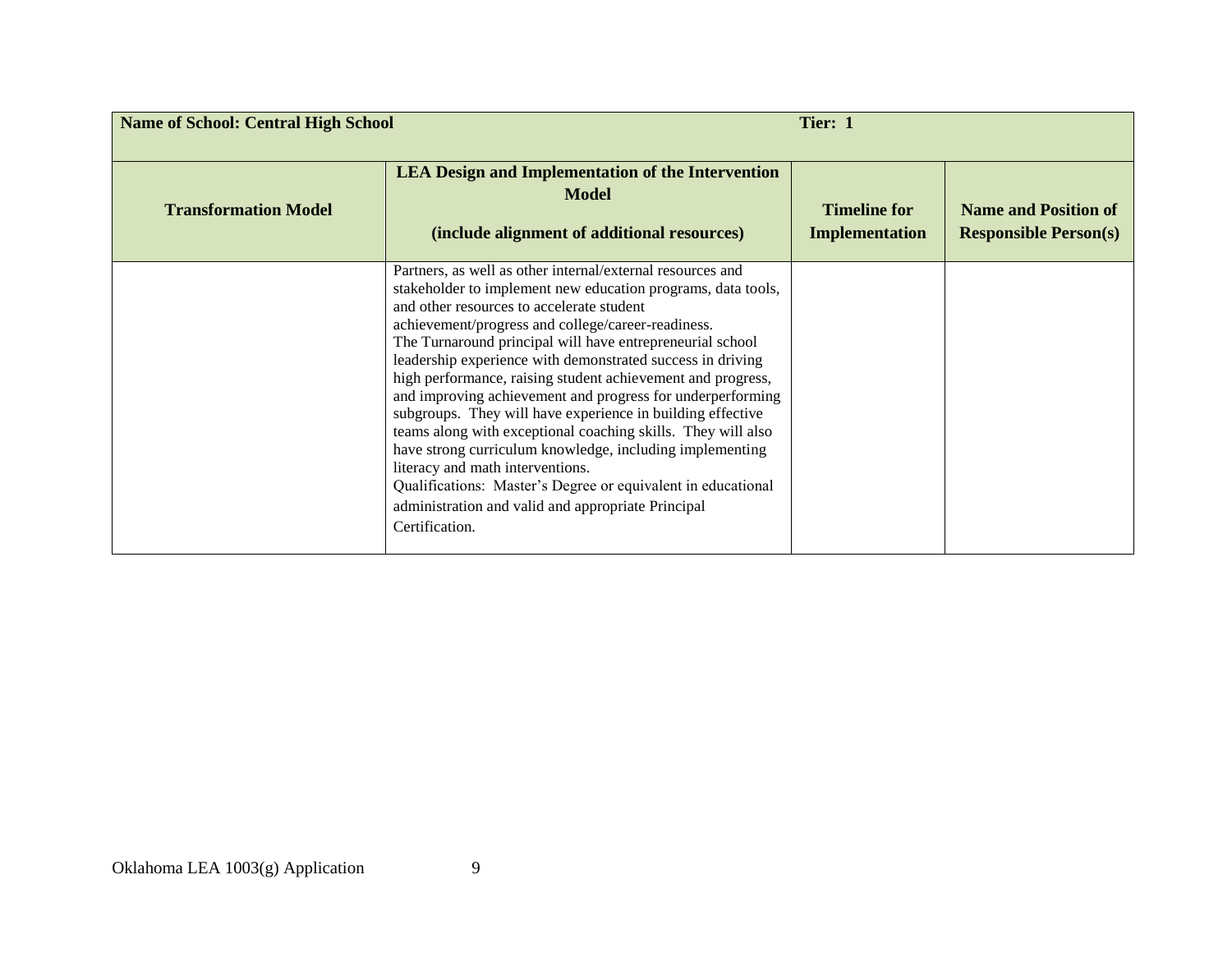| <b>Name of School: Central High School</b>                                                                                                                                                                                                                                                                                                                                                                                                                                                                                                |                                                                                                                                                                                                                                                                                                                                                                                                                                                                                                                                                                                                                                                                                                                                                                                                                                                                                                                                                                                                                                                                                                                                                                                                                                                                                                                                                                                                                                 | Tier: 1                                                                                                                                                                                                                                                                                                                                                                    |                                                                                                                                  |
|-------------------------------------------------------------------------------------------------------------------------------------------------------------------------------------------------------------------------------------------------------------------------------------------------------------------------------------------------------------------------------------------------------------------------------------------------------------------------------------------------------------------------------------------|---------------------------------------------------------------------------------------------------------------------------------------------------------------------------------------------------------------------------------------------------------------------------------------------------------------------------------------------------------------------------------------------------------------------------------------------------------------------------------------------------------------------------------------------------------------------------------------------------------------------------------------------------------------------------------------------------------------------------------------------------------------------------------------------------------------------------------------------------------------------------------------------------------------------------------------------------------------------------------------------------------------------------------------------------------------------------------------------------------------------------------------------------------------------------------------------------------------------------------------------------------------------------------------------------------------------------------------------------------------------------------------------------------------------------------|----------------------------------------------------------------------------------------------------------------------------------------------------------------------------------------------------------------------------------------------------------------------------------------------------------------------------------------------------------------------------|----------------------------------------------------------------------------------------------------------------------------------|
| <b>Transformation Model</b>                                                                                                                                                                                                                                                                                                                                                                                                                                                                                                               | <b>LEA Design and Implementation of the Intervention</b><br><b>Model</b><br>(include alignment of additional resources)                                                                                                                                                                                                                                                                                                                                                                                                                                                                                                                                                                                                                                                                                                                                                                                                                                                                                                                                                                                                                                                                                                                                                                                                                                                                                                         | <b>Timeline for</b><br><b>Implementation</b>                                                                                                                                                                                                                                                                                                                               | <b>Name and Position of</b><br><b>Responsible Person(s)</b>                                                                      |
| 2. Use rigorous, transparent, and<br>equitable evaluation systems for teachers<br>and principals that:<br>a. Take into account data on student<br>growth (as defined in this notice) as<br>a significant factor as well as other<br>factors such as multiple observation-<br>based assessments of performance<br>and ongoing collections of<br>professional practice reflective of<br>student achievement and increased<br>high-school graduations rates; and<br>b. Are designed and developed with<br>teacher and principal involvement. | Value-added and Student Growth Projections<br>As part of the TPS Teacher and Leader Effectiveness<br>Initiative that will ensure that there is a quantifiably effective<br>teacher in front of every student and that effective teachers are<br>supported by effective leadership in a district that is centered<br>around a high performance culture, TPS will work with a<br>nationally recognized vendor to collect and use value-added<br>data and student growth projections.<br>Value-added scores for one year of students will be used for<br>diagnostic purposes, to identify the strengths and weaknesses<br>of the individual teacher and help them make data-informed<br>decisions about their practice. Multiple year averages will be<br>used for evaluation and exiting decisions to eliminate the risk<br>of year by year score fluctuations that may occur for reasons<br>outside the teacher's control. Additionally, a set of control<br>variables will be identified by the vendor and formulated into<br>the value-added calculation to ensure that the teacher's value-<br>added score is measuring teacher effectiveness rather than<br>student characteristics. These control variables will be<br>developed according to data availability, specifications<br>determined by the value-added vendor, as well as the<br>statistical significance of each in properly measuring teacher<br>effectiveness. | Teacher-student<br>linkage will be<br>verified in May 2010<br>Value-added Vendor<br>Identified through<br>RFP process by July<br>2010. Value-added<br>scores and student<br>growth information<br>produced by vendor<br>each summer/fall<br>then released to the<br>District and schools<br>for use in data-<br>informed decision<br>making and PLC<br>discussion meetings | Program Management<br>Office<br>Program Management<br>Office and Teacher and<br><b>Leader Effectiveness</b><br>Initiative Office |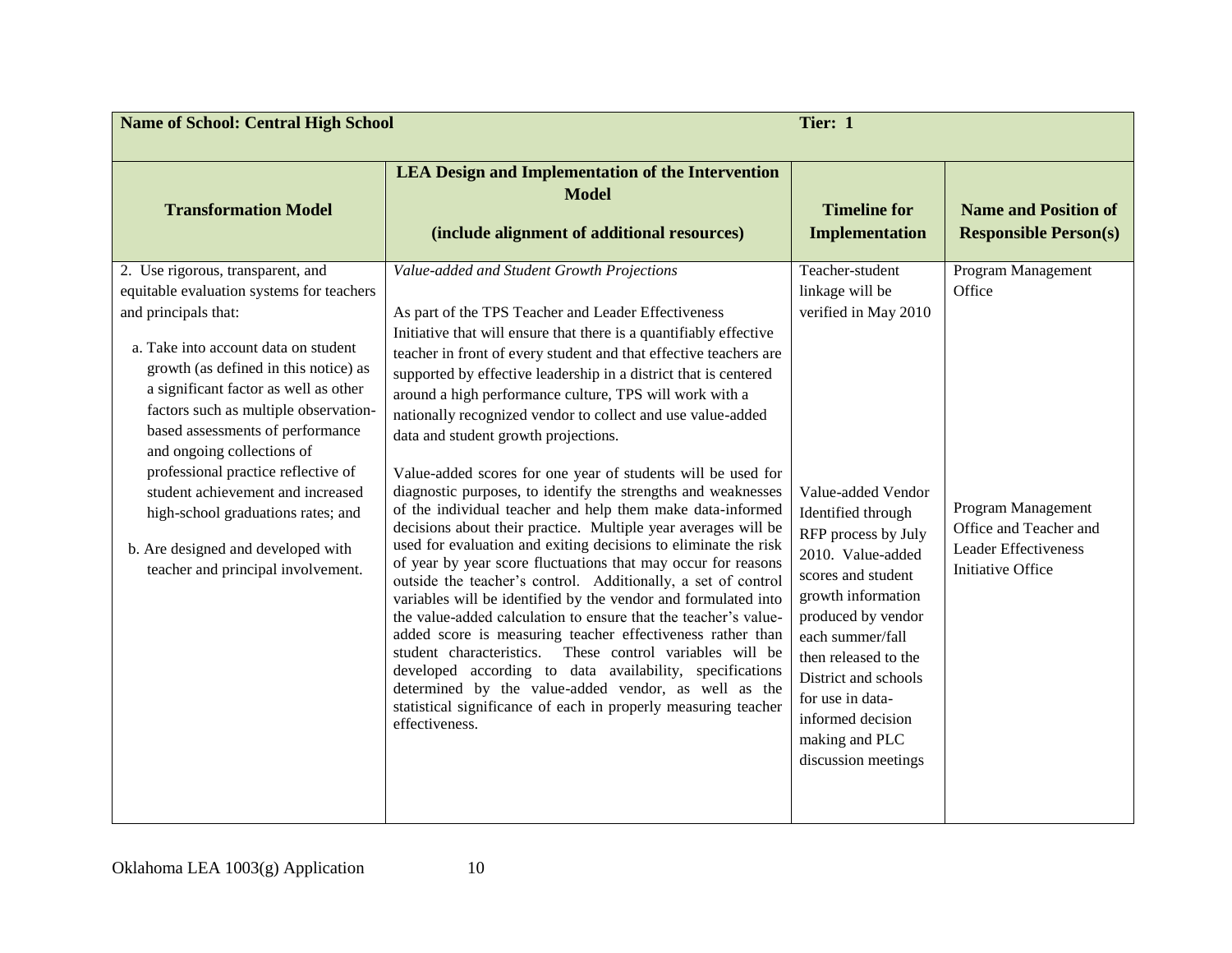| Tier: 1<br><b>Name of School: Central High School</b> |                                                                                                                                                                                                                                                                                                                                                                                                                                                                                                                                                                                                                                                                                                                                                                                                                                                                                 |                                              |                                                             |
|-------------------------------------------------------|---------------------------------------------------------------------------------------------------------------------------------------------------------------------------------------------------------------------------------------------------------------------------------------------------------------------------------------------------------------------------------------------------------------------------------------------------------------------------------------------------------------------------------------------------------------------------------------------------------------------------------------------------------------------------------------------------------------------------------------------------------------------------------------------------------------------------------------------------------------------------------|----------------------------------------------|-------------------------------------------------------------|
| <b>Transformation Model</b>                           | <b>LEA Design and Implementation of the Intervention</b><br><b>Model</b><br>(include alignment of additional resources)                                                                                                                                                                                                                                                                                                                                                                                                                                                                                                                                                                                                                                                                                                                                                         | <b>Timeline for</b><br><b>Implementation</b> | <b>Name and Position of</b><br><b>Responsible Person(s)</b> |
|                                                       | TPS has determined that a nationally recognized vendor that<br>specializes in value-added measures will best serve its<br>purposes for the following reasons: the calculations and<br>analyses necessary to produce reliable value-added scores are<br>complex; a proactive approach is needed to instill teacher<br>confidence an objective assessment system. Only teachers in<br>tested grades or subjects where a test was given in the<br>previous year will be provided with an individual value-added<br>score. Teachers in non-tested grades and subjects will be<br>included in the analysis as it pertains to school-wide value-<br>added scores and student growth projections.<br>Training will be provided annually, aligned to value-added<br>reporting cycles, to ensure that teachers and administrators<br>effectively use the data to determine intervention, | October 2010 and<br>beyond                   | Consultants, university<br>partners                         |
|                                                       | acceleration, and appropriate student course placement.<br><b>Teacher Expectations</b><br>Teacher expectations will be established and assessed via the<br>performance rubric created under the TPS Teacher and Leader<br>Effectiveness Initiative. While only a portion of TPS teachers<br>will have individual value-added scores, all teachers will be<br>assessed using the newly re-designed teacher performance<br>rubric beginning in fall of 2010. The rubric will be crafted to<br>comply with all state regulations to successfully identify the<br>effectiveness and developmental needs of teachers. The team<br>assigned to this re-design has examined the standard<br>Oklahoma evaluation tool, evaluation tools from other states,<br>the research of Charlotte Danielson, Thomas Toch and Robert<br>Rothman.                                                   | July-August 2010                             | Human Capital,<br>consultants                               |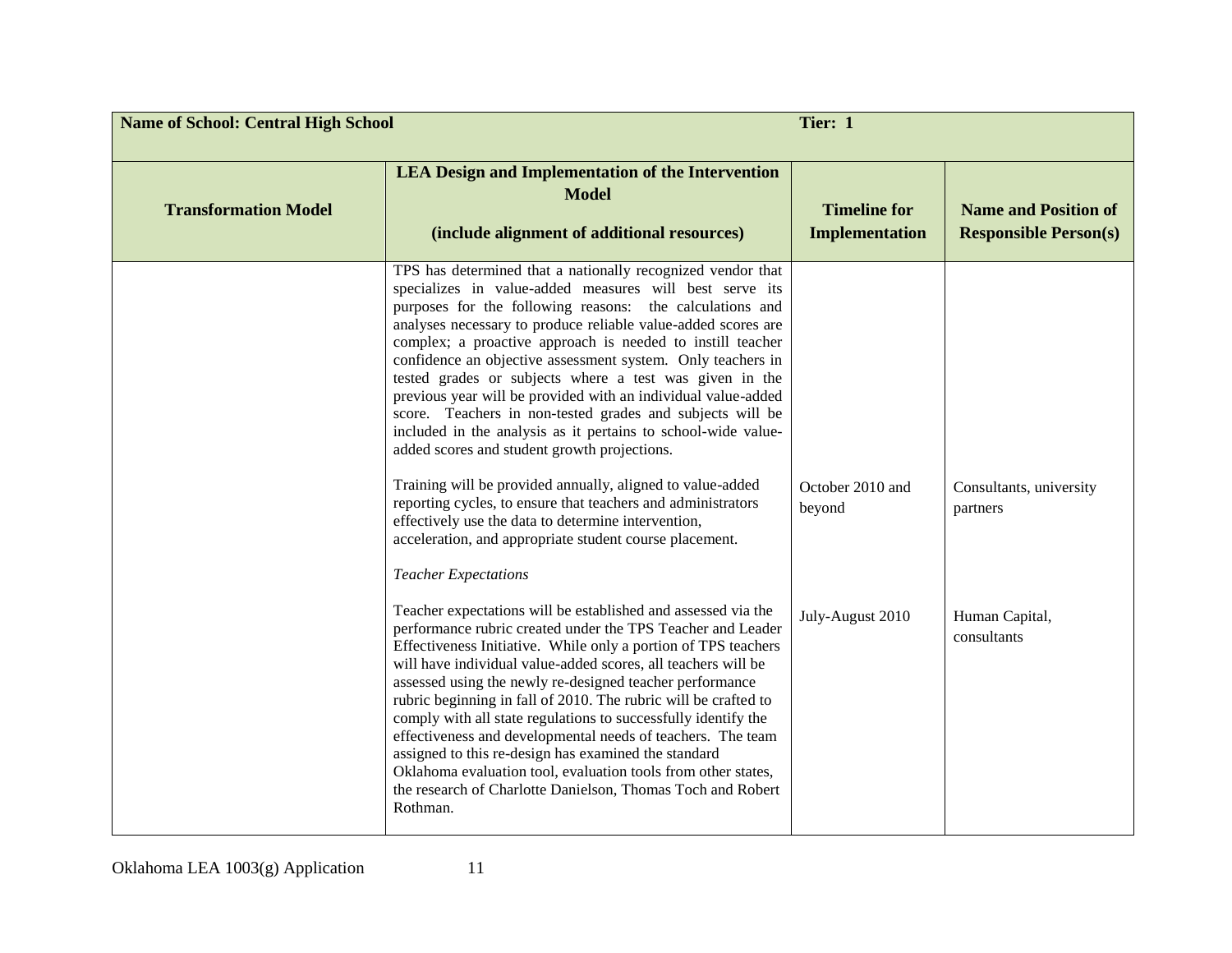| <b>Name of School: Central High School</b>                                                                                                                                                                                                        | Tier: 1                                                                                                                                                                                                                                                                                                                                                                                                                                                                                                                                                                                                                                                                                                                                                                                                          |                                                                                            |                                                             |
|---------------------------------------------------------------------------------------------------------------------------------------------------------------------------------------------------------------------------------------------------|------------------------------------------------------------------------------------------------------------------------------------------------------------------------------------------------------------------------------------------------------------------------------------------------------------------------------------------------------------------------------------------------------------------------------------------------------------------------------------------------------------------------------------------------------------------------------------------------------------------------------------------------------------------------------------------------------------------------------------------------------------------------------------------------------------------|--------------------------------------------------------------------------------------------|-------------------------------------------------------------|
| <b>Transformation Model</b>                                                                                                                                                                                                                       | <b>LEA Design and Implementation of the Intervention</b><br><b>Model</b><br>(include alignment of additional resources)                                                                                                                                                                                                                                                                                                                                                                                                                                                                                                                                                                                                                                                                                          | <b>Timeline for</b><br><b>Implementation</b>                                               | <b>Name and Position of</b><br><b>Responsible Person(s)</b> |
|                                                                                                                                                                                                                                                   | The final rubric will include clear indicators of each domain<br>and dimension that will be provided to each teacher and<br>reviewer along with training to understand the measures. The<br>rubric will be divided into five numerical performance levels<br>defined for each dimension. Teachers who meet the lowest<br>performance level (1) criteria will be equivalent to<br>"unsatisfactory." Correlatively, teachers who meet the<br>highest performance level (5) criteria will equate to the most<br>effective teachers. A field test of the performance rubric is<br>currently underway and a team of teachers, TCTA<br>representatives, principals, administrators, and a nationally<br>recognized expert will work to incorporate field test<br>comments into the final design in the summer of 2010. | Pilot Spring 2010                                                                          | Human Capital Office                                        |
|                                                                                                                                                                                                                                                   | Once the performance rubric has been approved by the TPS<br>Board of Education, negotiated with TCTA, and rolled out to<br>the district, teachers will have one on one meetings with their<br>principals, as well as Professional Learning Community teams<br>leaders, Turnaround Office, and Lead Turnaround Partners, as<br>necessary, to discuss the individualized strengths and<br>weaknesses of the teacher as they relate to the teacher's<br>impact in student achievement and student progress so that<br>they can make data informed changes and improvement to<br>their practice.                                                                                                                                                                                                                     | Revision with<br>nationally recognized<br>expert Summer 2010<br>with roll out Fall<br>2010 | Human Capital Office                                        |
| 3. Identify and reward school leaders,<br>teachers, and other staff who, in<br>implementing this model, have increased<br>student achievement and high-school<br>graduation rates and identify and remove<br>those who, after ample opportunities | Rewarding Effective Teachers and Leaders<br>Principals, teachers, and staff at each school that meets or<br>exceeds its annual milestones in all categories<br>(reading/language arts, mathematics, graduation rates - for<br>high schools only) will be rewarded with school-based<br>incentives. The TPS Turnaround Office will work with the                                                                                                                                                                                                                                                                                                                                                                                                                                                                  | Policy/Procedure<br>$estabilished - Fall$<br>2010<br>Incentives distributed                | Turnaround Office and<br><b>Lead Turnaround Partner</b>     |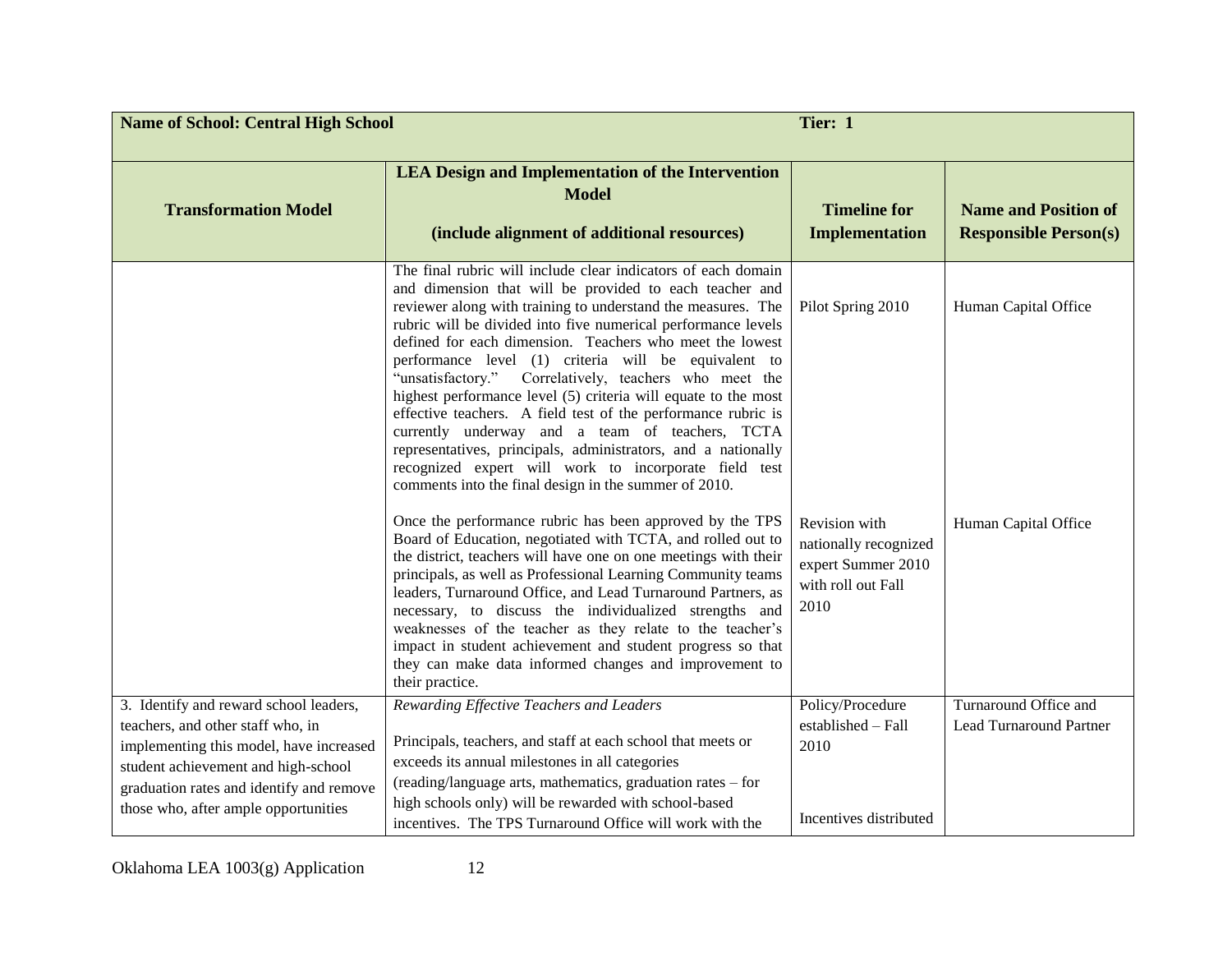| <b>Name of School: Central High School</b>                                                  |                                                                                                                                                                                                                                                                                                                                                                                                                                        | Tier: 1                                                                                                                                                |                                                                                           |
|---------------------------------------------------------------------------------------------|----------------------------------------------------------------------------------------------------------------------------------------------------------------------------------------------------------------------------------------------------------------------------------------------------------------------------------------------------------------------------------------------------------------------------------------|--------------------------------------------------------------------------------------------------------------------------------------------------------|-------------------------------------------------------------------------------------------|
| <b>Transformation Model</b>                                                                 | <b>LEA Design and Implementation of the Intervention</b><br><b>Model</b><br>(include alignment of additional resources)                                                                                                                                                                                                                                                                                                                | <b>Timeline for</b><br><b>Implementation</b>                                                                                                           | <b>Name and Position of</b><br><b>Responsible Person(s)</b>                               |
| have been provided for them to improve<br>their professional practice, have not<br>done so. | Lead Turnaround Partner to determine a range of awards,<br>spanning from meeting the minimum milestone to far<br>exceeding the target. A pool of money will be created for all<br>of the participating schools and incentive amounts will be set<br>based on the availability of funds and the predicted success<br>rates of the schools in meeting or exceeding their milestones.                                                     | each Fall after testing<br>results are in and<br>milestone progress is<br>assessed                                                                     | Turnaround Office and<br><b>Lead Turnaround Partner</b>                                   |
|                                                                                             | Further, individual teachers who demonstrate high levels of<br>effectiveness, as identified through their scores on the<br>performance rubric as well as value-added and student growth<br>information, will be approached to become Professional<br>Learning Community leaders for their schools and have the<br>opportunity to share and model for their colleagues in an<br>effort to improve the practice of everyone around them. | <b>Effective teachers</b><br>identified each Fall<br>after testing/rubric<br>results and value-<br>added/student growth<br>information is<br>available | Principals, Turnaround<br>Office, Lead Turnaround<br>Partner                              |
|                                                                                             | <b>Exit Ineffective Teachers</b><br>Relying on the assessment system detailed under Requirement<br>2 above, TPS will set exacting performance standards against<br>which all teachers will be measured.<br>The performance<br>standards will be developmentally<br>appropriate<br>for<br>probationary and career teachers.                                                                                                             | Fall 2010                                                                                                                                              | Principals, Turnaround<br>Office, Lead Turnaround<br>Partner, and Human<br>Capital Office |
|                                                                                             | TPS will implement and enforce adherence to these standards<br>to avoid harm to the students. District administrators and<br>principals will be required to clearly communicate<br>expectations to their teachers, make it known that<br>ineffectiveness will not be tolerated, document the<br>performance of every teacher, and be held accountable for<br>enforcing the rules when expectations are not met. Consistent             |                                                                                                                                                        |                                                                                           |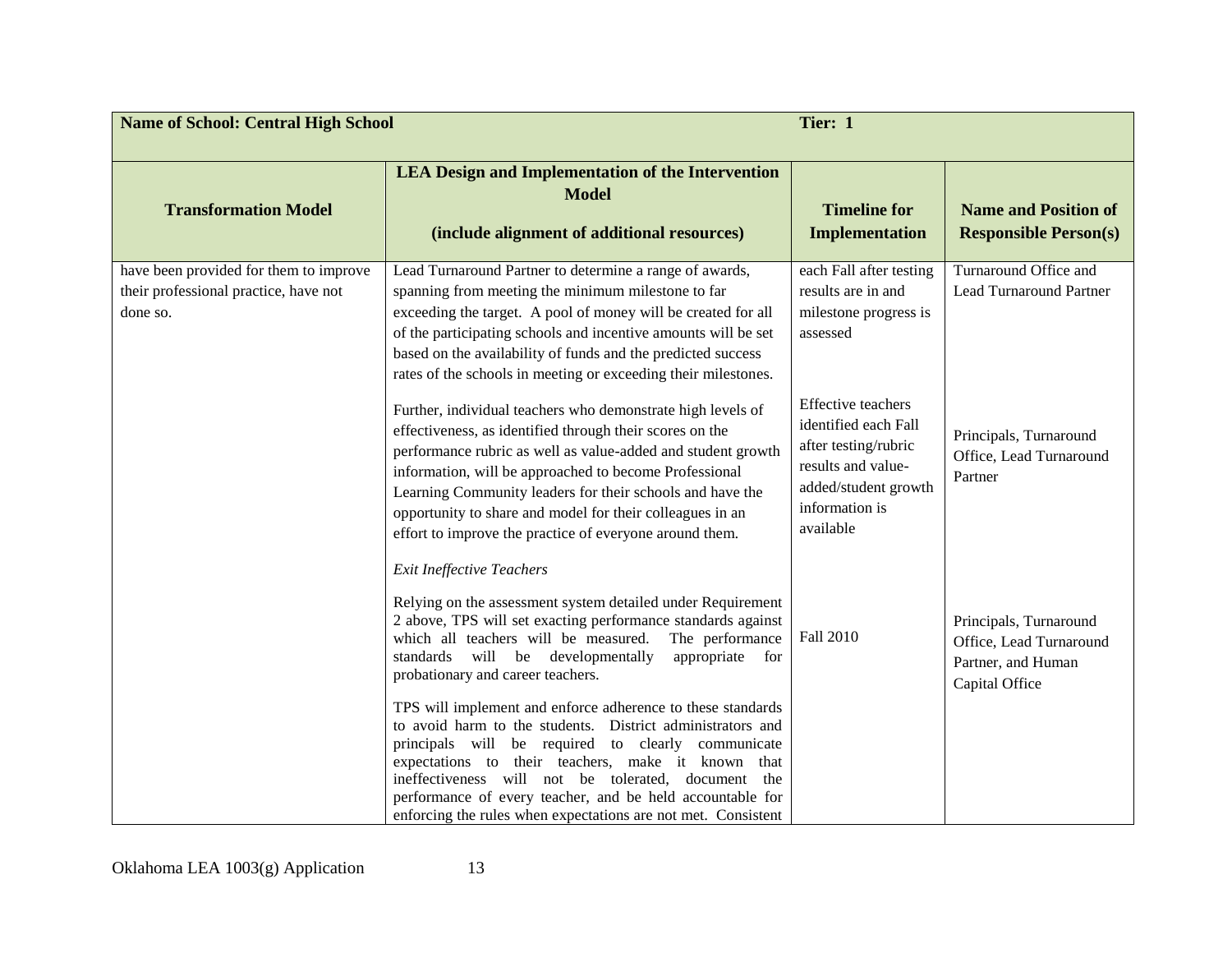| <b>Name of School: Central High School</b> | Tier: 1                                                                                                                                                                                                                                                                                                                                                                                                                                                                                                                                                                                                                                                                                                                                                                                     |                                              |                                                             |
|--------------------------------------------|---------------------------------------------------------------------------------------------------------------------------------------------------------------------------------------------------------------------------------------------------------------------------------------------------------------------------------------------------------------------------------------------------------------------------------------------------------------------------------------------------------------------------------------------------------------------------------------------------------------------------------------------------------------------------------------------------------------------------------------------------------------------------------------------|----------------------------------------------|-------------------------------------------------------------|
| <b>Transformation Model</b>                | <b>LEA Design and Implementation of the Intervention</b><br><b>Model</b><br>(include alignment of additional resources)                                                                                                                                                                                                                                                                                                                                                                                                                                                                                                                                                                                                                                                                     | <b>Timeline for</b><br><b>Implementation</b> | <b>Name and Position of</b><br><b>Responsible Person(s)</b> |
|                                            | documentation of performance for every teacher in the school<br>is key to this strategy so that when a teacher falls below the<br>acceptable levels and the exiting process is activated,<br>compliance with due process procedures is not at issue since<br>the teacher, principal and the district are all aware of the<br>teacher's performance.                                                                                                                                                                                                                                                                                                                                                                                                                                         |                                              |                                                             |
|                                            | Current state law requires principals to provide a plan of<br>improvement for all teachers who fail to meet expected<br>standards, but this plan may not exceed two months. In order<br>to provide sufficient time for actual improvement, TPS will<br>work with state officials to introduce legislation in the next<br>session to extend the maximum period for a plan of<br>improvement to one year.                                                                                                                                                                                                                                                                                                                                                                                     |                                              |                                                             |
|                                            | Probationary and career teachers will be aware of their<br>developmental needs well before their formal evaluation<br>because they will be developmentally appraised with the same<br>assessment tool prior to being consulted regarding their<br>formal evaluation results. Along with their principal, mentor<br>teacher, and Professional Learning Community team (PLC)<br>Leader, they will tailor a personal development plan to<br>improve their effectiveness in the classroom. If their next<br>formal evaluation does not bring them into the acceptable<br>range, they will be dismissed. If the teacher has demonstrated<br>progress, but falls slightly short of the standard, the principal<br>and district administrators will have discretion as to the<br>exiting decision. |                                              |                                                             |
|                                            | <b>Exit Ineffective Leaders</b>                                                                                                                                                                                                                                                                                                                                                                                                                                                                                                                                                                                                                                                                                                                                                             |                                              |                                                             |
|                                            | Principals and assistant principals will also be held to a set of                                                                                                                                                                                                                                                                                                                                                                                                                                                                                                                                                                                                                                                                                                                           | August 2010 and                              | Turnaround Office, Lead                                     |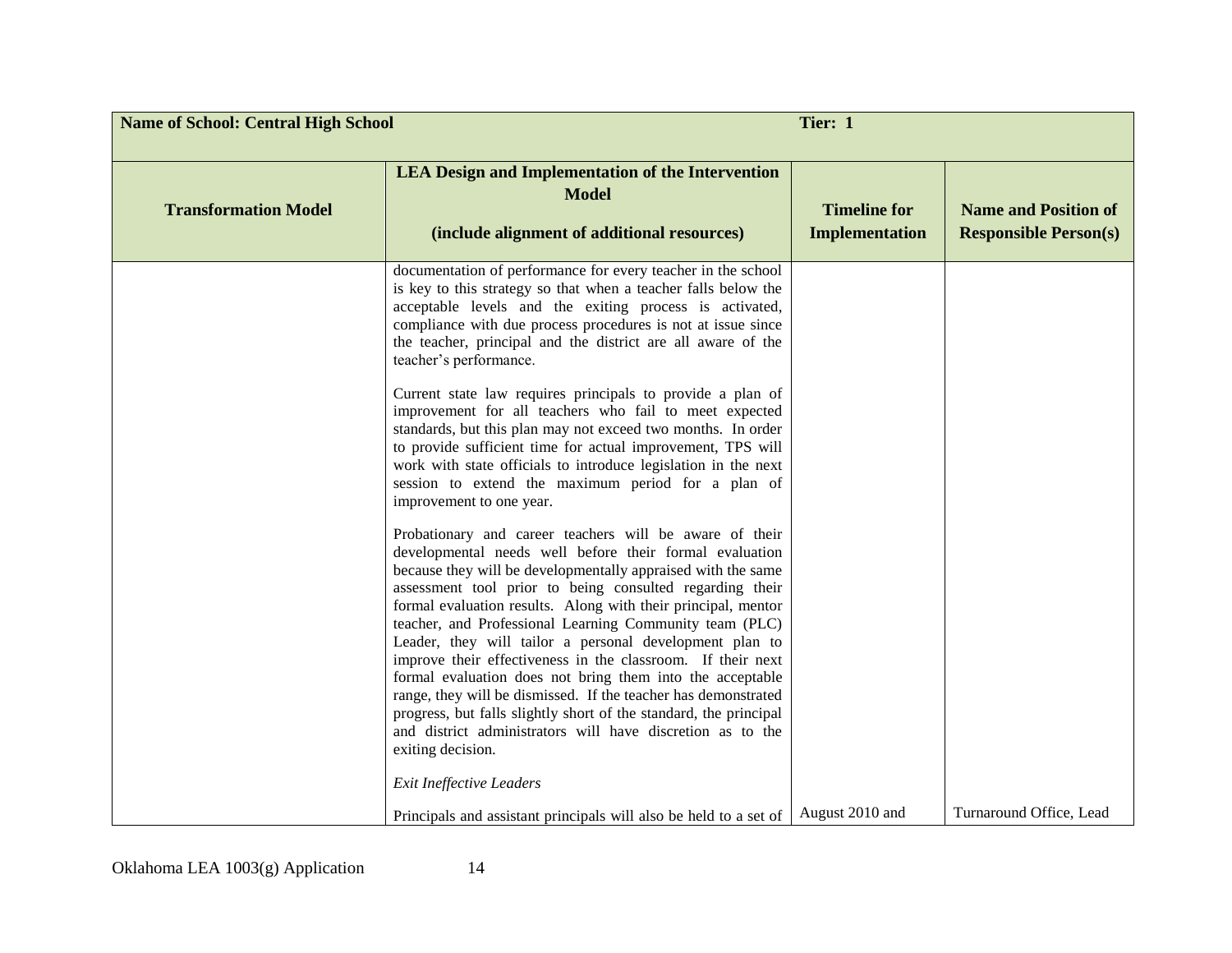| <b>Name of School: Central High School</b> |                                                                                                                                                                                                                                                                                                                                                                                                                                                                                                                                                                                                                                                                                                                                                                                                                                                                                                                                                                                                                                                                     | Tier: 1                                      |                                                             |
|--------------------------------------------|---------------------------------------------------------------------------------------------------------------------------------------------------------------------------------------------------------------------------------------------------------------------------------------------------------------------------------------------------------------------------------------------------------------------------------------------------------------------------------------------------------------------------------------------------------------------------------------------------------------------------------------------------------------------------------------------------------------------------------------------------------------------------------------------------------------------------------------------------------------------------------------------------------------------------------------------------------------------------------------------------------------------------------------------------------------------|----------------------------------------------|-------------------------------------------------------------|
| <b>Transformation Model</b>                | <b>LEA Design and Implementation of the Intervention</b><br><b>Model</b><br>(include alignment of additional resources)                                                                                                                                                                                                                                                                                                                                                                                                                                                                                                                                                                                                                                                                                                                                                                                                                                                                                                                                             | <b>Timeline for</b><br><b>Implementation</b> | <b>Name and Position of</b><br><b>Responsible Person(s)</b> |
|                                            | performance standards that will include ensuring that their<br>school is performing up to expected achievement levels.<br>These standards will be clearly communicated to all leaders at<br>the outset of their term and as needed for reinforcement. An<br>effective leader will be expected to show a school value-<br>added score that meets or exceeds a specified minimum score<br>each year as well as meeting Federal AYP (Annual Yearly<br>Progress) standards for graduation rates, student test scores,<br>and attendance. They will also be required to have a score on<br>their performance rubric evaluation that meets or exceeds<br>district standards. Developing leaders will be permitted to<br>achieve at a slightly lower standard in their first year, but will<br>be expected to reach the district standard of effectiveness in<br>the following year. Leaders who do not attain these levels of<br>performance will be counseled toward the appropriate<br>development activities, but will be exited if they do not reach<br>expectations. | beyond                                       | Turnaround Partner, and<br>Human Capital Office             |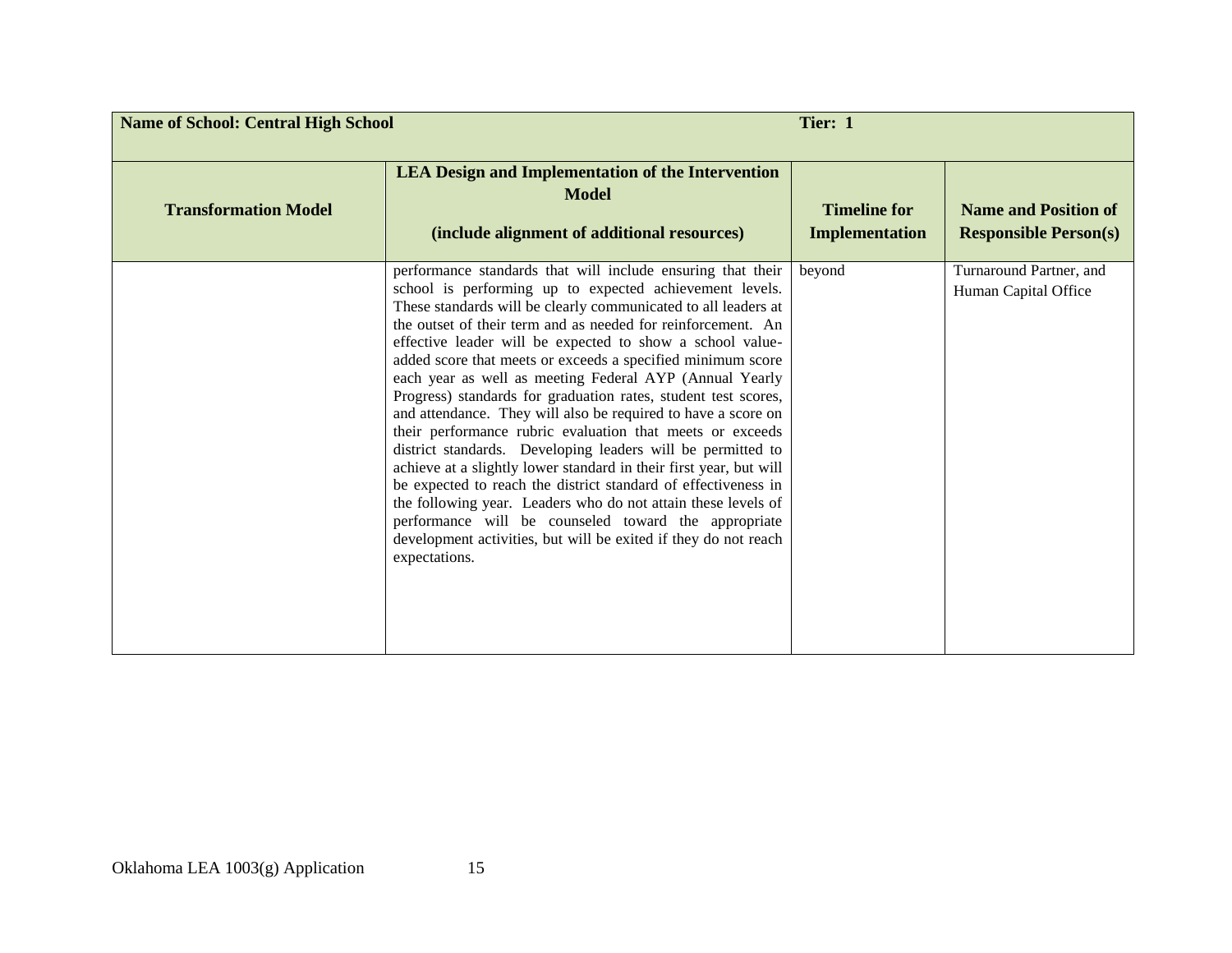| <b>Name of School: Central High School</b>                                                                                                                                                                                                                                                                                                                                                                                                                                                                                                              |                                                                                                                                                                                                                                                                                                                                                                                                                                                                                                                                                                                                                                                                                                                                                                                                                                                                                                                                                                                                                                                                                                                                                                                                                                                                               | Tier: 1                                                                     |                                                                  |
|---------------------------------------------------------------------------------------------------------------------------------------------------------------------------------------------------------------------------------------------------------------------------------------------------------------------------------------------------------------------------------------------------------------------------------------------------------------------------------------------------------------------------------------------------------|-------------------------------------------------------------------------------------------------------------------------------------------------------------------------------------------------------------------------------------------------------------------------------------------------------------------------------------------------------------------------------------------------------------------------------------------------------------------------------------------------------------------------------------------------------------------------------------------------------------------------------------------------------------------------------------------------------------------------------------------------------------------------------------------------------------------------------------------------------------------------------------------------------------------------------------------------------------------------------------------------------------------------------------------------------------------------------------------------------------------------------------------------------------------------------------------------------------------------------------------------------------------------------|-----------------------------------------------------------------------------|------------------------------------------------------------------|
| <b>Transformation Model</b>                                                                                                                                                                                                                                                                                                                                                                                                                                                                                                                             | <b>LEA Design and Implementation of the Intervention</b><br><b>Model</b><br>(include alignment of additional resources)                                                                                                                                                                                                                                                                                                                                                                                                                                                                                                                                                                                                                                                                                                                                                                                                                                                                                                                                                                                                                                                                                                                                                       | <b>Timeline for</b><br><b>Implementation</b>                                | <b>Name and Position of</b><br><b>Responsible Person(s)</b>      |
| 4. Provide staff with ongoing, high-<br>quality, job-embedded professional<br>development (e.g., regarding subject-<br>specific pedagogy, instruction that<br>reflects a deeper understanding of the<br>community served by the school, or<br>differentiated instruction) that is aligned<br>with the school's comprehensive<br>instructional program and designed with<br>school staff to ensure they are equipped<br>to facilitate effective teaching and<br>learning and have the capacity to<br>successfully implement school reform<br>strategies. | Too often teachers and administrators are overwhelmed with<br>data, but they lack the means to utilize that data in a<br>productive and impactful manner. By implementing the<br>following strategies, TPS will establish and sustain school-<br>wide, balanced assessment systems that reinforce the value of<br>both summative and formative measures to inform<br>educational decision making as well as empowering teachers<br>and administrators to use data efficiently to make such<br>decisions. These changes in practice will be implemented<br>through the use of differentiated, problem-based professional<br>development that is highly utilitarian for all staff, including<br>leadership mentoring. A scaffolded system of support will be<br>built to ensure proper use and sustainability through extensive<br>training for district and building level Professional Learning<br>Community leaders. Further, each participating school will<br>be provided with a Data Coordinator to provide ongoing,<br>direct support to teachers and the school-based Professional<br>Learning Communities. Professional development will be<br>provided through in-person training as well as online courses<br>and webinars developed by the Lead Turnaround Partner. | <b>Ongoing Professional</b><br>Development<br>throughout the school<br>year | Turnaround Office, Lead<br>Turnaround Partner, and<br>principals |
|                                                                                                                                                                                                                                                                                                                                                                                                                                                                                                                                                         | In addition to the Professional Development offerings<br>throughout the year and the weekly PLC team discussions and<br>planning sessions, the Lead Turnaround Partner will design<br>and host a 5-day summer academy each year for the leaders<br>and teachers of the participating schools to immerse them in<br>Transformation principles and help them implement the<br>models to fidelity. This academy will bring in national                                                                                                                                                                                                                                                                                                                                                                                                                                                                                                                                                                                                                                                                                                                                                                                                                                           | 5-day Summer<br>Academy each<br>July/August<br>beginning July 2010          | Turnaround Office and<br><b>Lead Turnaround Partner</b>          |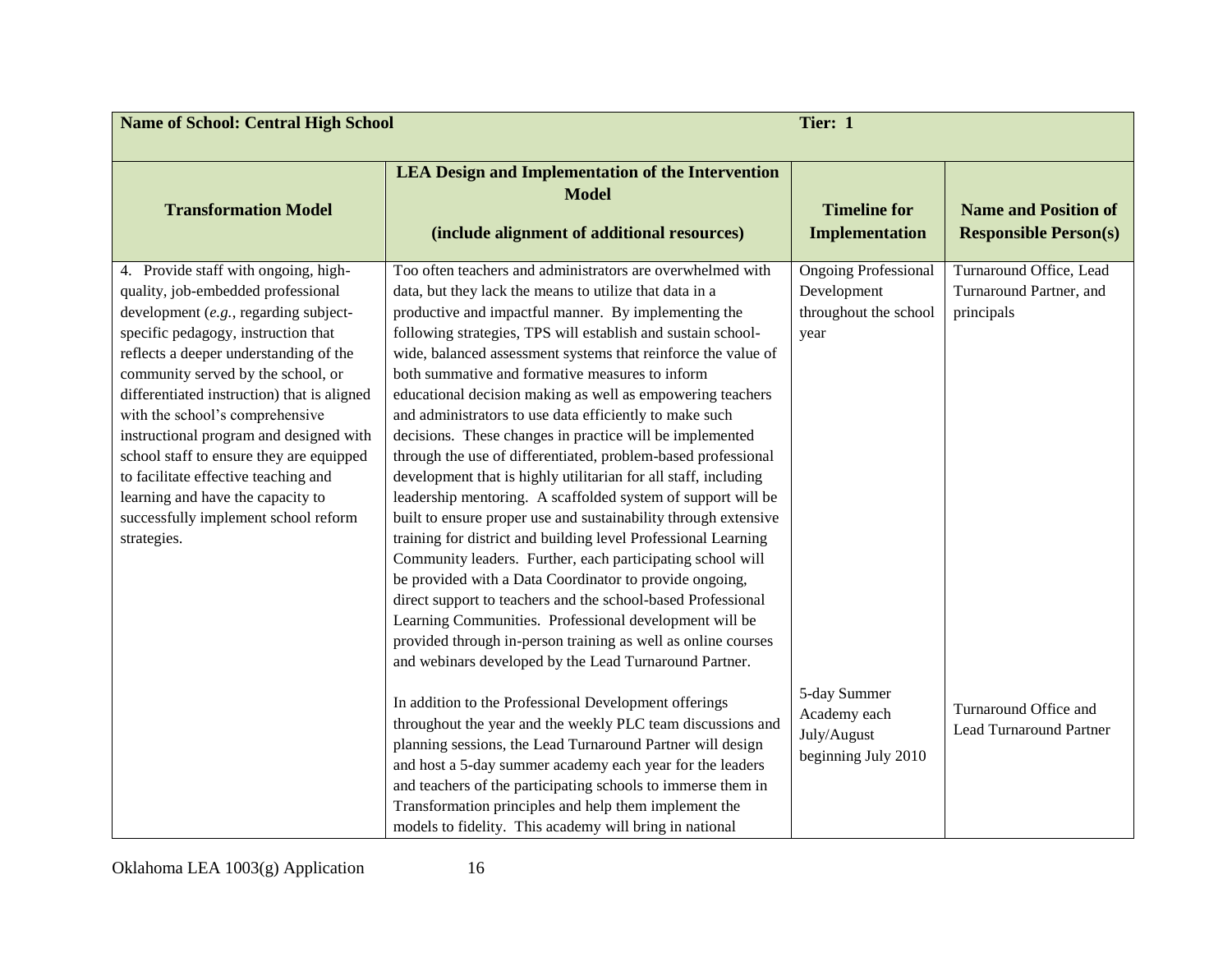| Tier: 1<br><b>Name of School: Central High School</b>                                                                                                                                                                                                                                                                   |                                                                                                                                                                                                                                                                                                                                                                                                                                                                                                                                                                                                                                                                                                                                                                                                                                                                                                                                                                                                                                                                                                                                                                                                                     |                                                                                                                                                    |                                                                                        |
|-------------------------------------------------------------------------------------------------------------------------------------------------------------------------------------------------------------------------------------------------------------------------------------------------------------------------|---------------------------------------------------------------------------------------------------------------------------------------------------------------------------------------------------------------------------------------------------------------------------------------------------------------------------------------------------------------------------------------------------------------------------------------------------------------------------------------------------------------------------------------------------------------------------------------------------------------------------------------------------------------------------------------------------------------------------------------------------------------------------------------------------------------------------------------------------------------------------------------------------------------------------------------------------------------------------------------------------------------------------------------------------------------------------------------------------------------------------------------------------------------------------------------------------------------------|----------------------------------------------------------------------------------------------------------------------------------------------------|----------------------------------------------------------------------------------------|
| <b>Transformation Model</b>                                                                                                                                                                                                                                                                                             | <b>LEA Design and Implementation of the Intervention</b><br><b>Model</b><br>(include alignment of additional resources)                                                                                                                                                                                                                                                                                                                                                                                                                                                                                                                                                                                                                                                                                                                                                                                                                                                                                                                                                                                                                                                                                             | <b>Timeline for</b><br><b>Implementation</b>                                                                                                       | <b>Name and Position of</b><br><b>Responsible Person(s)</b>                            |
| 5. Implement such strategies such as<br>financial incentives, increased<br>opportunities for promotion and career<br>growth, and more flexible work<br>conditions that are designed to recruit,<br>place, and retain staff with the skills<br>necessary to meet the needs of the<br>student in a transformation school. | experts who will speak on topics such as the Case for Change<br>and Change Leadership. Three days will operate as"<br>learning" sessions (2 hour "learning" session followed by an<br>hour of "doing" sessions with small groups from their school<br>to internalize the information). Two days will then be<br>"doing" sessions where each school has the opportunity as a<br>large group and as smaller PLC teams to process the<br>information learned and work out an action plan for the<br>upcoming school year.<br>Principals, teachers, and staff at each school that meets or<br>exceeds its annual milestones in all categories<br>(reading/language arts, mathematics, graduation rates - for<br>high schools only) will be rewarded with school-based<br>incentives. The TPS Turnaround Office will work with the<br>Lead Turnaround Partner to determine a range of awards,<br>spanning from meeting the minimum milestone to far<br>exceeding the target. A pool of money will be created for all<br>of the participating schools and incentive amounts will be set<br>based on the availability of funds and the predicted success<br>rates of the schools in meeting or exceeding their milestones. | Procedures set in<br>place and<br>communicated to<br>school staff January<br>2011 with incentives<br>paid Fall of each year<br>beginning Fall 2012 | Turnaround Office, Lead<br>Turnaround Partner,<br>Human Capital, Finance<br>Department |
| 6. Use data to identify and implement<br>an instructional program that is research-<br>based and "vertically aligned" from one<br>grade to the next as well as aligned with<br>State academic standards.                                                                                                                | <b>Rigorous Curriculum</b><br>Finally, TPS will implement and integrate a rigorous college<br>and career-readiness curriculum, ACT/America's Choice:<br>Rigor and Readiness Initiative, into the overall plan for school<br>transformation. The primary objective will be to recalibrate<br>each school's curriculum to align with the ACT Quality Core<br>standards based on assessment results. Further, students at                                                                                                                                                                                                                                                                                                                                                                                                                                                                                                                                                                                                                                                                                                                                                                                              | Curriculum already<br>adopted                                                                                                                      | Associate Superintendent<br>of Secondary Schools                                       |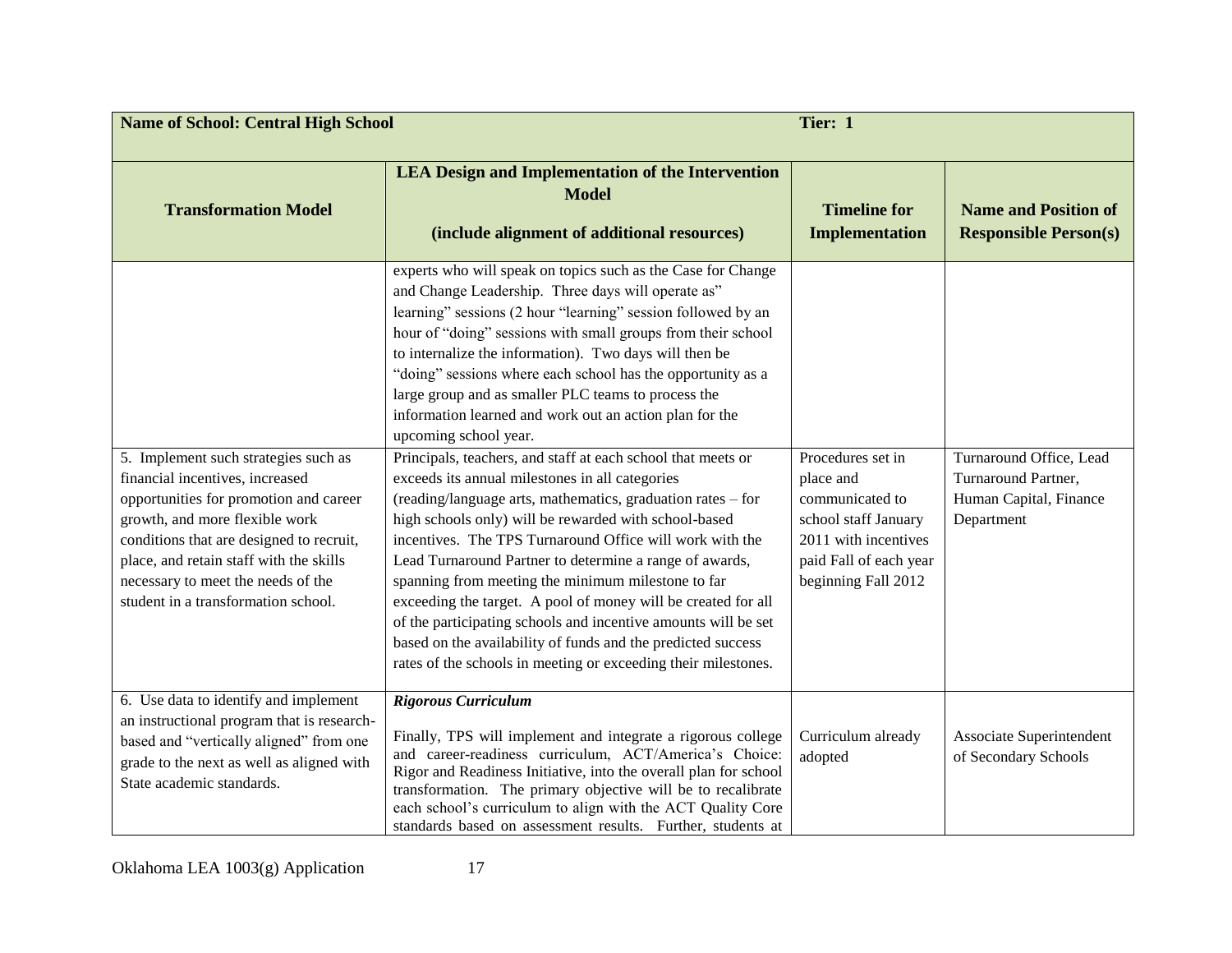| Tier: 1<br><b>Name of School: Central High School</b> |                                                                                                                                                                                                                                                                                                                                                                                                                                                                                                                                                                                                                                                                                                                     |                                                                                                                                                           |                                                                                   |
|-------------------------------------------------------|---------------------------------------------------------------------------------------------------------------------------------------------------------------------------------------------------------------------------------------------------------------------------------------------------------------------------------------------------------------------------------------------------------------------------------------------------------------------------------------------------------------------------------------------------------------------------------------------------------------------------------------------------------------------------------------------------------------------|-----------------------------------------------------------------------------------------------------------------------------------------------------------|-----------------------------------------------------------------------------------|
| <b>Transformation Model</b>                           | <b>LEA Design and Implementation of the Intervention</b><br><b>Model</b><br>(include alignment of additional resources)                                                                                                                                                                                                                                                                                                                                                                                                                                                                                                                                                                                             | <b>Timeline for</b><br><b>Implementation</b>                                                                                                              | <b>Name and Position of</b><br><b>Responsible Person(s)</b>                       |
|                                                       | the participating middle schools will receive increased<br>learning time through the Extended Learning Time model as<br>provided by the National Center on Time and Learning.<br>As part of the transformation model, TPS will specifically<br>address the motivational and competency aspects of the<br>change process by providing the following:<br>Communications to staff, parents, the school<br>1)<br>community, and other stakeholders about the need<br>for ensuring college and career-ready graduates that<br>includes evidence for the need and urgency for<br>change in the context of the culture of each school's<br>specific community,<br>End-of-course results, value-added information and<br>2) | Curriculum<br>implementation and<br>practice training<br>provided throughout<br>each school year and<br>each summer<br>beginning 2011<br>spring alignment | ACT/America's Choice,<br>Turnaround Office, and<br><b>Lead Turnaround Partner</b> |
|                                                       | student progress information to guide decisions<br>about course design, rigor, and student and teacher<br>course assignments,<br>Tools and support<br>delivered<br>directly<br>3)<br>by<br>ACT/America's Choice to address discrepancies<br>between the present standards and ACT Quality Core<br>standards,<br>Tools and support delivered directly by the National<br>4)<br>Center on Time and Learning to address scheduling<br>and course content issues,<br>Opportunities to learn from peers, within, and<br>5)<br>outside the transformation project, and<br>On-site support (materials, guidance, connections,<br>6)<br>resources), feedback, and monitoring.                                               |                                                                                                                                                           | Consultants, curriculum                                                           |
|                                                       | ACT/America's Choice: Rigor and Readiness Initiative                                                                                                                                                                                                                                                                                                                                                                                                                                                                                                                                                                                                                                                                | August 2010 and                                                                                                                                           | specialists, teachers,<br>transformational coach,                                 |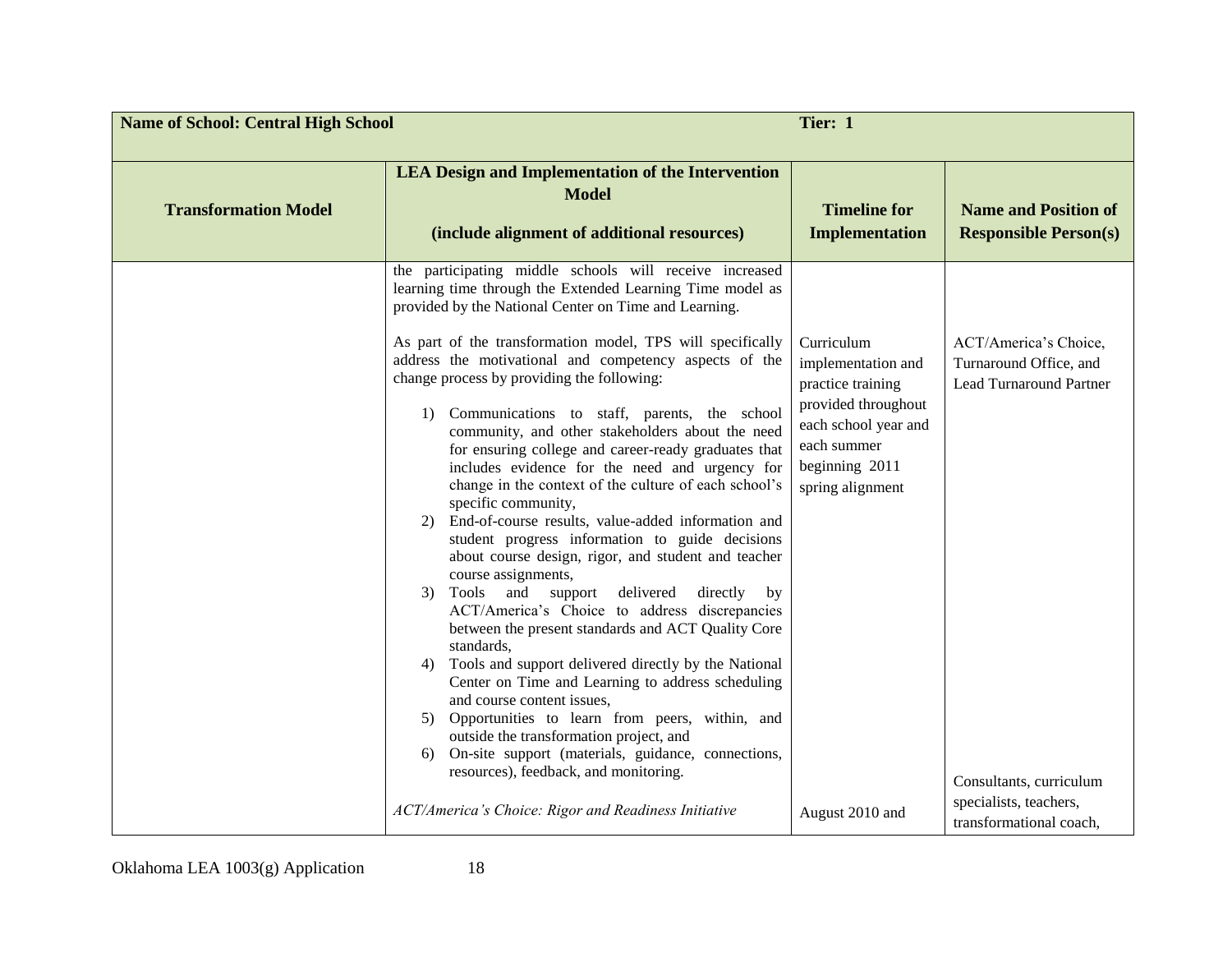| Tier: 1<br><b>Name of School: Central High School</b>                                                                                                                                                                         |                                                                                                                                                                                                                                                                                                                                                                                                                                                                                                                                                                                                                                                                                                                                                                                                                            |                                                                                                                                                                            |                                                                                                             |
|-------------------------------------------------------------------------------------------------------------------------------------------------------------------------------------------------------------------------------|----------------------------------------------------------------------------------------------------------------------------------------------------------------------------------------------------------------------------------------------------------------------------------------------------------------------------------------------------------------------------------------------------------------------------------------------------------------------------------------------------------------------------------------------------------------------------------------------------------------------------------------------------------------------------------------------------------------------------------------------------------------------------------------------------------------------------|----------------------------------------------------------------------------------------------------------------------------------------------------------------------------|-------------------------------------------------------------------------------------------------------------|
| <b>Transformation Model</b>                                                                                                                                                                                                   | <b>LEA Design and Implementation of the Intervention</b><br><b>Model</b><br>(include alignment of additional resources)                                                                                                                                                                                                                                                                                                                                                                                                                                                                                                                                                                                                                                                                                                    | <b>Timeline for</b><br><b>Implementation</b>                                                                                                                               | <b>Name and Position of</b><br><b>Responsible Person(s)</b>                                                 |
|                                                                                                                                                                                                                               | TPS contracted with ACT/America's Choice in the summer of<br>2009 to begin a pilot implementation in some of its middle<br>schools and high schools. The program is designed to<br>improve the level of college readiness as determined by the<br>extensive research conducted by the America College Testing<br>(ACT) organization. The reform model is based on the<br>Response to Intervention (RTI) practices that have a proven<br>record of success. The RTI process applies to both academic<br>interventions and guidance of psychosocial supports. In<br>addition to the intervention strategies, the focus of this<br>initiative is to improve teaching methodology, raise academic<br>standards, increase data driven instructional practices and<br>collaboration via Professional Learning Communities (PLC). | beyond                                                                                                                                                                     | principal                                                                                                   |
| 7. Promote the continuous use of<br>student data (such as from formative,<br>interim, and summative assessments) to<br>inform and differentiate instruction in<br>order to meet the academic needs of<br>individual students. | <b>Summative Data Access and Use</b><br>$\mathbf{I}$<br>By analyzing value-added and student growth projection<br>information, end of course examinations, as well as Explore,<br>Plan, and ACT test scores, teachers and administrators will<br>use their data to assess how they are impacting student<br>learning and to inform their decisions about instructional<br>efficacy, practice, student and teacher placement, and the<br>effects of interventions. Professional development and<br>Professional Learning Community efforts under this<br>component will concentrate on ensuring a teacher's ability to<br>do the following:<br>Interpret value added test results<br>a)                                                                                                                                     | Training for<br>Professional Learning<br><b>Community Team</b><br>Leaders and Data<br>Coordinators<br>August/September<br>2010<br>Professional Learning<br>Community teams | Turnaround Office and<br><b>Lead Turnaround Partners</b><br>Turnaround Office, Lead<br>Turnaround Partners, |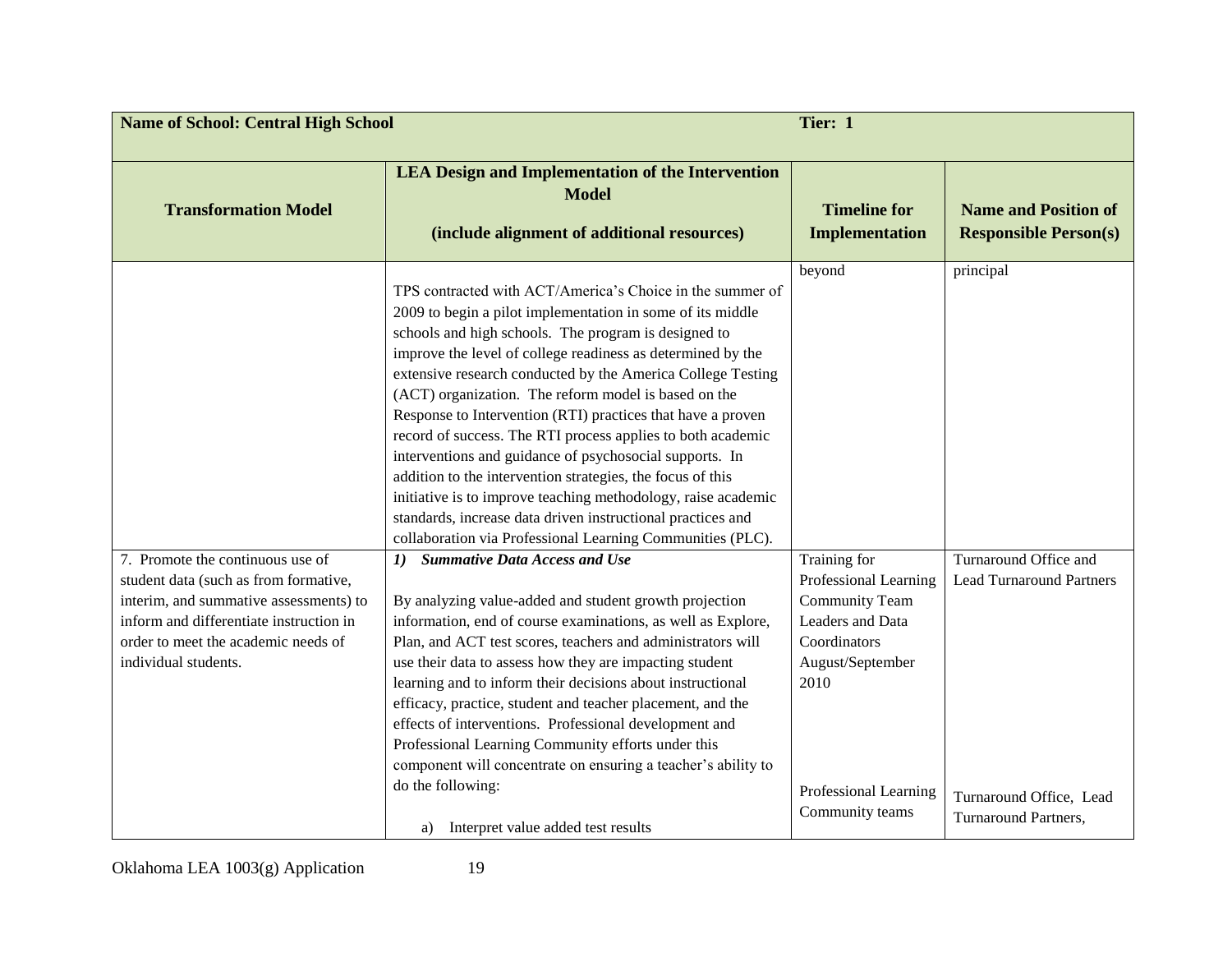| <b>Name of School: Central High School</b> | Tier: 1                                                                                                                                                                                                                                                                                                                                                                                                                                                                                                                                                                                                                                                                                                   |                                                                                                                                                                                                               |                                                                                                                                |
|--------------------------------------------|-----------------------------------------------------------------------------------------------------------------------------------------------------------------------------------------------------------------------------------------------------------------------------------------------------------------------------------------------------------------------------------------------------------------------------------------------------------------------------------------------------------------------------------------------------------------------------------------------------------------------------------------------------------------------------------------------------------|---------------------------------------------------------------------------------------------------------------------------------------------------------------------------------------------------------------|--------------------------------------------------------------------------------------------------------------------------------|
| <b>Transformation Model</b>                | <b>LEA Design and Implementation of the Intervention</b><br><b>Model</b><br>(include alignment of additional resources)                                                                                                                                                                                                                                                                                                                                                                                                                                                                                                                                                                                   | <b>Timeline for</b><br><b>Implementation</b>                                                                                                                                                                  | <b>Name and Position of</b><br><b>Responsible Person(s)</b>                                                                    |
|                                            | Understand the interactions of progress and<br>b)<br>achievement information as well as their measured<br>effects and contributions to student growth<br>Use student growth projections to help students meet<br>C)<br>Explore, Plan and ACT targets<br>Discern patterns of student growth by disaggregated<br>d)<br>student groups<br>Determine and employ strategies that accelerate<br>e)<br>growth for students who are failing to make<br>sufficient academic progress<br>Synthesize value-added information with other data<br>f)<br>sources to determine meaningful action steps in<br>response.                                                                                                   | will meet weekly                                                                                                                                                                                              | principals, and PLC team<br>leaders                                                                                            |
|                                            | <b>End of Course Examinations</b><br>The Professional Learning Communities at each participating<br>school will be provided with OCCT and EOI test results, as<br>appropriate. Analysis of the student test data will all the<br>Professional Learning Community teams to determine where<br>achievement and progress gaps may exist relative to what has<br>been taught and what should be taught if students are to be<br>college/career ready. Gap analysis and test interpretation will<br>help teachers and administrators determine learning<br>progressions and make cogent revisions to the curriculum.<br>Explore/Plan/ACT Examinations<br>For many years, the Oklahoma State Regents for Higher | Fall of each year<br>when state testing<br>data, value-added,<br>and student growth<br>information is<br>available and<br>ongoing in weekly<br>PLC discussion and<br>planning sessions<br>beginning Oct. 2010 | District Office of<br>Accountability,<br>Turnaround Office, Lead<br>Turnaround Partner,<br>principals, and PLC team<br>leaders |
|                                            | Education have provided Explore, Plan, and ACT                                                                                                                                                                                                                                                                                                                                                                                                                                                                                                                                                                                                                                                            | Fall of each year                                                                                                                                                                                             | District Office of                                                                                                             |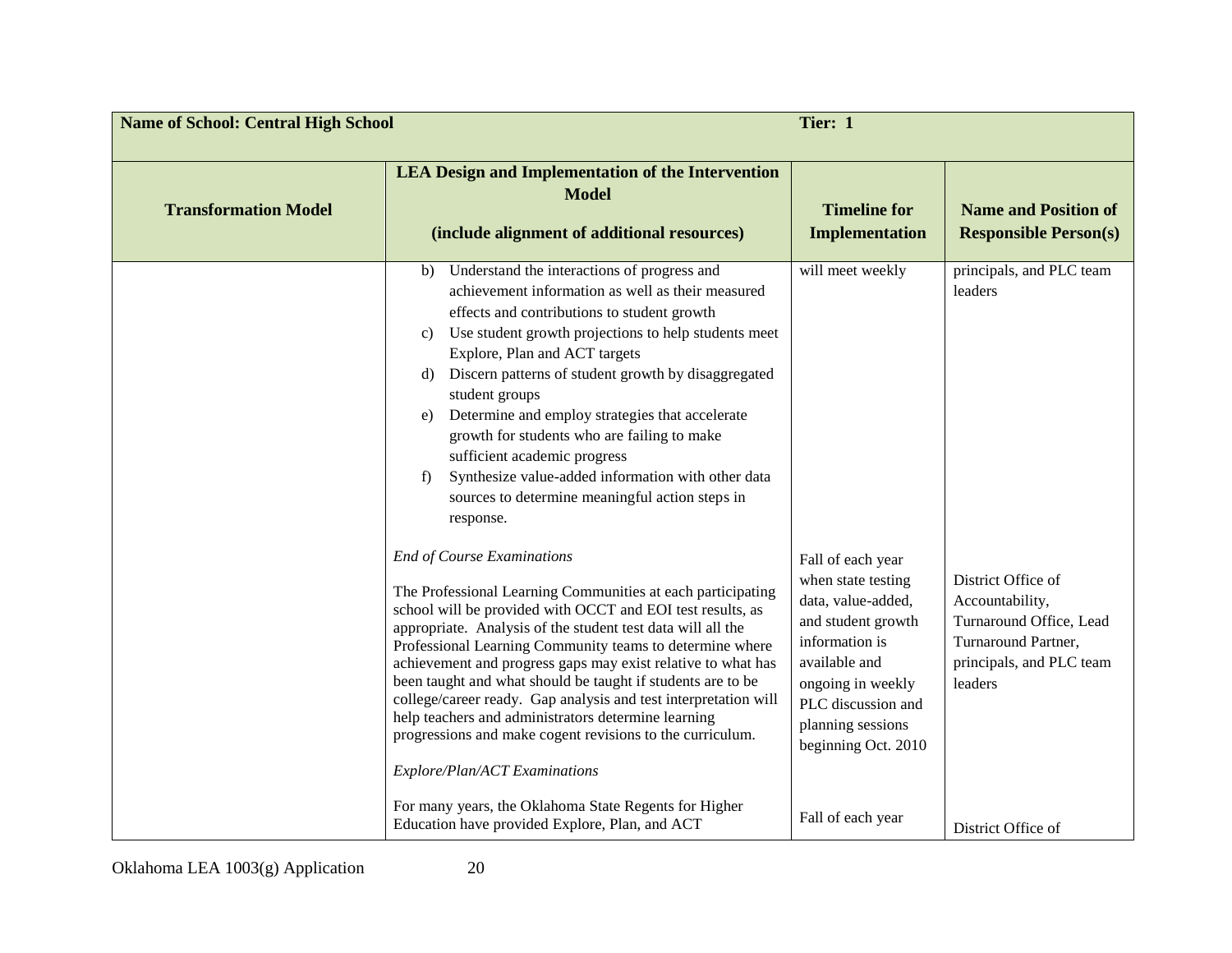| <b>Name of School: Central High School</b><br>Tier: 1 |                                                                                                                                                                                                                                                                                                                                                                                                                                                                                                                                                                                                                                                                                                                                                                                                                                                                                                                                                                                                                                                                                                                                                                                                                                                                    |                                                                                                                                        |                                                                                                          |
|-------------------------------------------------------|--------------------------------------------------------------------------------------------------------------------------------------------------------------------------------------------------------------------------------------------------------------------------------------------------------------------------------------------------------------------------------------------------------------------------------------------------------------------------------------------------------------------------------------------------------------------------------------------------------------------------------------------------------------------------------------------------------------------------------------------------------------------------------------------------------------------------------------------------------------------------------------------------------------------------------------------------------------------------------------------------------------------------------------------------------------------------------------------------------------------------------------------------------------------------------------------------------------------------------------------------------------------|----------------------------------------------------------------------------------------------------------------------------------------|----------------------------------------------------------------------------------------------------------|
| <b>Transformation Model</b>                           | <b>LEA Design and Implementation of the Intervention</b><br><b>Model</b><br>(include alignment of additional resources)                                                                                                                                                                                                                                                                                                                                                                                                                                                                                                                                                                                                                                                                                                                                                                                                                                                                                                                                                                                                                                                                                                                                            | <b>Timeline for</b><br><b>Implementation</b>                                                                                           | <b>Name and Position of</b><br><b>Responsible Person(s)</b>                                              |
|                                                       | examination data to the District, but generally, the data is<br>placed on a shelf and is not used to inform practice. TPS will<br>work with its Lead Turnaround Partner to bring the data and<br>ownership for the results in the Professional Learning<br>Community teams. Teams will help the teachers analyze their<br>own knowledge of the examinations and their student's<br>performance on those exams. They will discuss each openly<br>and develop action plans to address how they will respond to<br>them. School counselors will be included in the Professional<br>Learning Community teams as they are a crucial partner is<br>ensuring that students are college/career ready.<br><b>Formative Assessment and Responsive Practice</b><br>Each school will work with the TPS Turnaround Office and<br>its Lead Turnaround Partner to leverage strategic change in<br>school and classroom culture, teacher expectations, data use,<br>and student engagement. The resulting impact will include a)<br>clear learning targets for students, b) timely, useful,<br>descriptive feedback, c) designed and frequently used sound,<br>aligned assessments, and d) responsiveness to formative data<br>in ways that increase student learning.<br>Data Use | when EPAS testing<br>data is available and<br>ongoing in weekly<br>PLC discussion and<br>planning sessions                             | Accountability,<br>Turnaround Office, Lead<br>Turnaround Partner,<br>principals, and PLC team<br>leaders |
|                                                       | Trainings on the use of formative data will be incorporated<br>with the training methods and sessions described above under<br>the Summative Data Access and Use.                                                                                                                                                                                                                                                                                                                                                                                                                                                                                                                                                                                                                                                                                                                                                                                                                                                                                                                                                                                                                                                                                                  | Survey tools will be<br>administered at least<br>one time per year<br>with timing at the<br>discretion of each<br>school. Results will | Turnaround Office, Lead<br>Turnaround Partner,<br>principals and PLC team<br>leaders                     |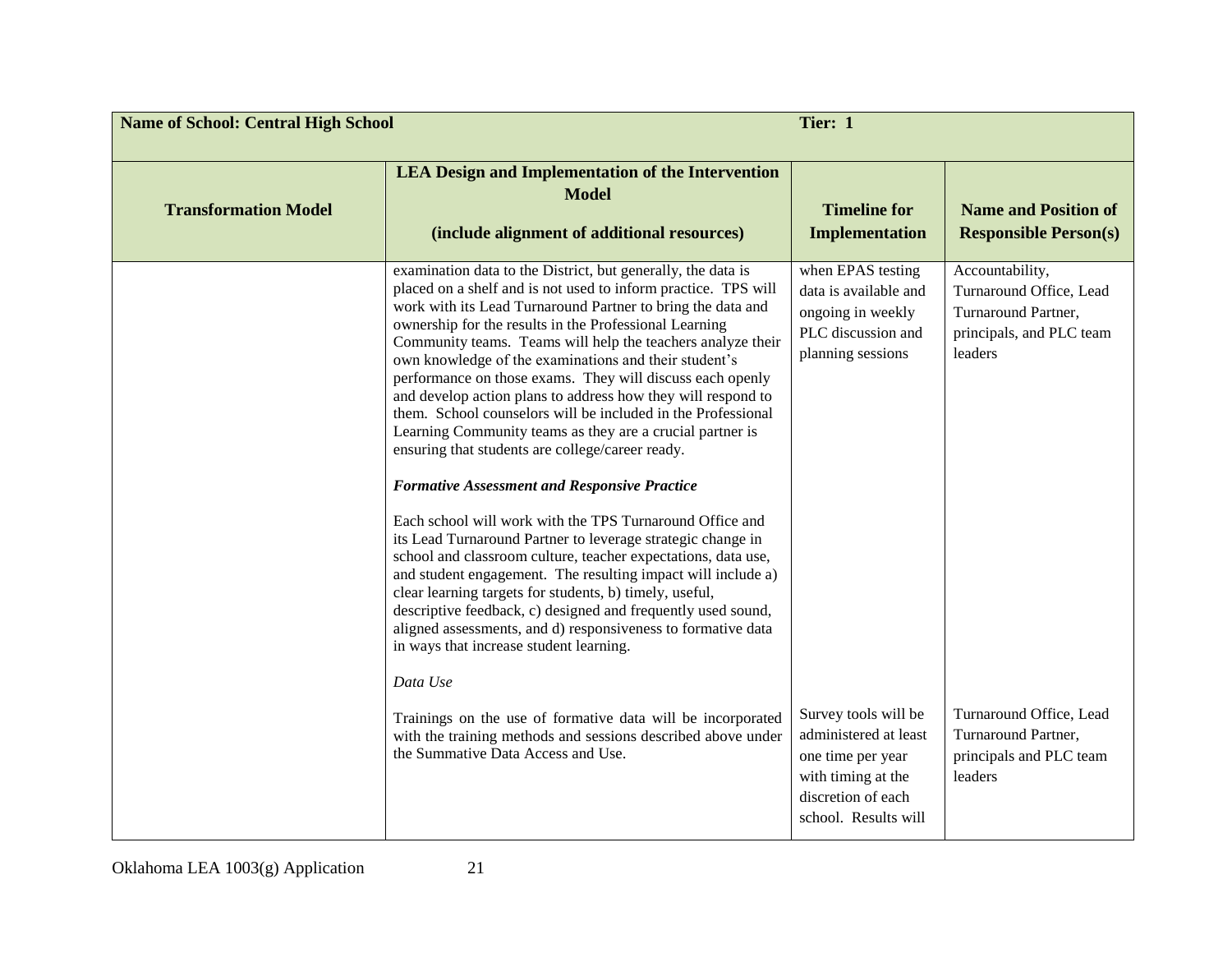| <b>Name of School: Central High School</b>                                                  |                                                                                                                                                                                                                                                                                                                                                                                                                                                                                                                                                                                                                                                                                                                                                                      | Tier: 1                                                                      |                                                                                                                   |
|---------------------------------------------------------------------------------------------|----------------------------------------------------------------------------------------------------------------------------------------------------------------------------------------------------------------------------------------------------------------------------------------------------------------------------------------------------------------------------------------------------------------------------------------------------------------------------------------------------------------------------------------------------------------------------------------------------------------------------------------------------------------------------------------------------------------------------------------------------------------------|------------------------------------------------------------------------------|-------------------------------------------------------------------------------------------------------------------|
| <b>Transformation Model</b>                                                                 | <b>LEA Design and Implementation of the Intervention</b><br><b>Model</b><br>(include alignment of additional resources)                                                                                                                                                                                                                                                                                                                                                                                                                                                                                                                                                                                                                                              | <b>Timeline for</b><br>Implementation                                        | <b>Name and Position of</b><br><b>Responsible Person(s)</b>                                                       |
|                                                                                             |                                                                                                                                                                                                                                                                                                                                                                                                                                                                                                                                                                                                                                                                                                                                                                      | be analyzed through<br>the weekly PLC<br>discussion and<br>planning sessions |                                                                                                                   |
| 8. Establish schedules and implement<br>strategies that provide increased learning<br>time. | Central High School 's key components of the their increased<br>learning model will be as follows:<br>Additional time for core academic subjects,<br>1)<br>Additional time for teachers to employ interactive<br>2)<br>projects that help students apply their skills to real<br>life situations,<br>Provide more time for teachers to collaborate during<br>3)<br>the school day planning lessons together and using<br>data more effectively,<br>Provide integrated, engaging enrichment activities<br>4)<br>that help develop student cognitive and social skills,<br>Extensive use of "Best Practices" in teacher<br>5)<br>professional development activities, and<br>Extensive training of school site leaders in support<br>6)<br>and evaluation of teachers. | <b>Implementation Fall</b><br>2010                                           | Associate Superintendent<br>of Secondary Schools,<br>Turnaround Office, Lead<br>Turnaround Partner,<br>principals |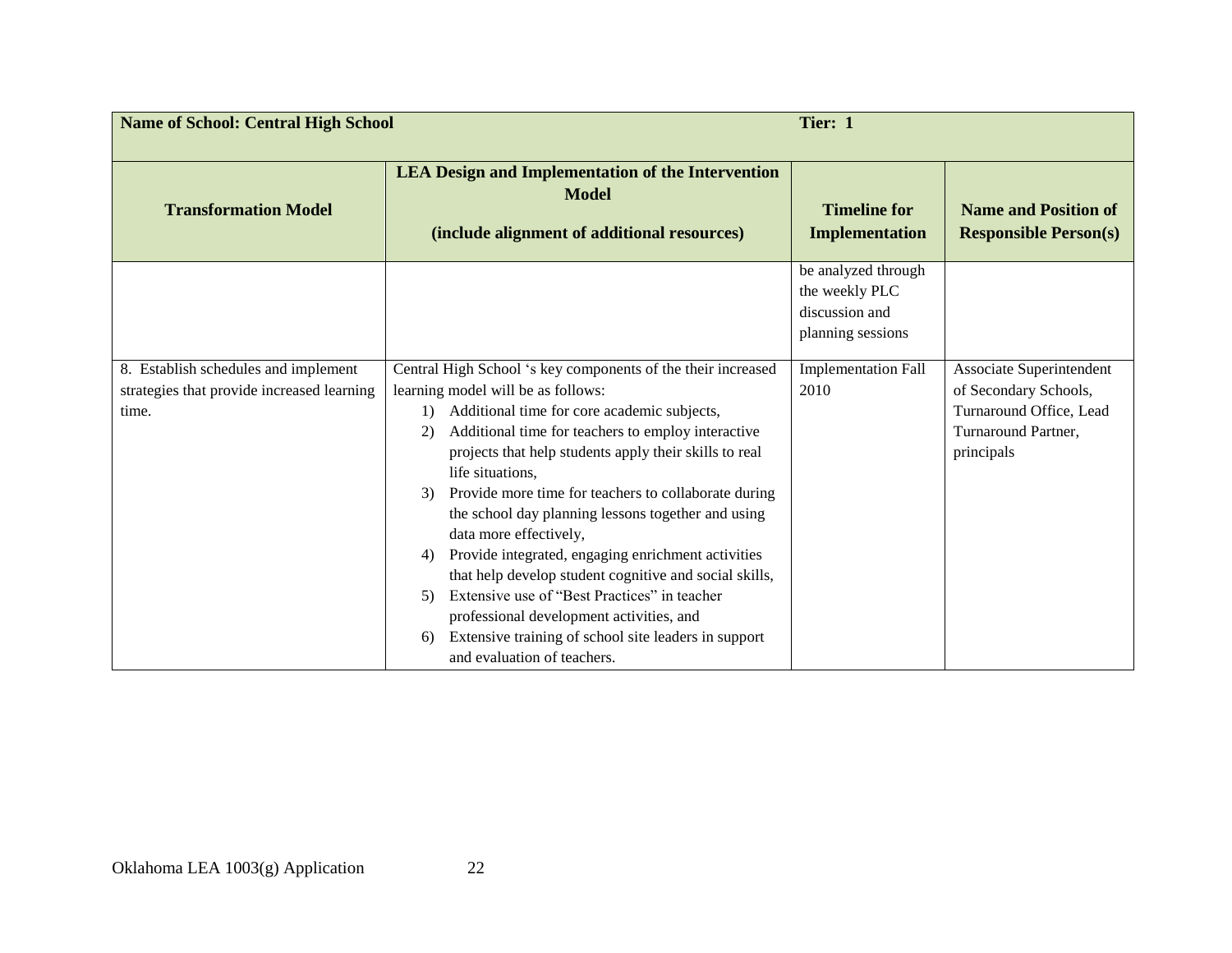| <b>Name of School: Central High School</b>                                                                                                                                                                                                                              |                                                                                                                                                                                                                                                                                                                                                                                                                                                                                                                                                                                                                                                                                                           | Tier: 1                                                                                                                                                                                                                        |                                                                                                           |
|-------------------------------------------------------------------------------------------------------------------------------------------------------------------------------------------------------------------------------------------------------------------------|-----------------------------------------------------------------------------------------------------------------------------------------------------------------------------------------------------------------------------------------------------------------------------------------------------------------------------------------------------------------------------------------------------------------------------------------------------------------------------------------------------------------------------------------------------------------------------------------------------------------------------------------------------------------------------------------------------------|--------------------------------------------------------------------------------------------------------------------------------------------------------------------------------------------------------------------------------|-----------------------------------------------------------------------------------------------------------|
| <b>Transformation Model</b>                                                                                                                                                                                                                                             | <b>LEA Design and Implementation of the Intervention</b><br><b>Model</b><br>(include alignment of additional resources)                                                                                                                                                                                                                                                                                                                                                                                                                                                                                                                                                                                   | <b>Timeline for</b><br><b>Implementation</b>                                                                                                                                                                                   | <b>Name and Position of</b><br><b>Responsible Person(s)</b>                                               |
| 9. Provide ongoing mechanisms for<br>family and community engagement.                                                                                                                                                                                                   | Each school, in collaboration with the Turnaround Office and<br>the Lead Turnaround Partner, will host parent and community<br>engagement forums every year to go over the annual report<br>aligned to the School Progress Dashboard. After the report<br>has been distributed to the parents and the school community,<br>they will be invited to participate in the engagement forum<br>where they will be encouraged to ask questions of the school<br>and district leadership regarding the progress of their school<br>as well as provide input as to how they can help the school<br>reach its goals and further engage the community.<br>The Lead Turnaround Partner will further help the schools | <b>School Progress</b><br>Dashboard created<br>Fall 2010 with<br>Parent/Community<br>Report issued each<br>Spring<br>Parent/Community<br>communication plan                                                                    | Turnaround Office and<br><b>Lead Turnaround Partner</b><br>Turnaround Office, Lead<br>Turnaround Partner, |
|                                                                                                                                                                                                                                                                         | provide additional communication outlets with the parents<br>and school community so that each stakeholder desiring a<br>greater connection to the school will be readily able to access<br>the school as well as receive up-to-date information as to how<br>the school is progressing towards its goals.                                                                                                                                                                                                                                                                                                                                                                                                | established and<br>implemented<br>Aug/Sept 2010                                                                                                                                                                                | principals, and District<br>Office of Public<br>Information                                               |
| 10. Give the school sufficient<br>operational flexibility (such as staffing,<br>calendars/time, and budgeting) to<br>implement fully a comprehensive<br>approach to substantially improve<br>student achievement outcomes and<br>increase high school graduation rates. | Each school will be expected to create a site governance body<br>that includes Professional Learning Community team leaders,<br>site administrators, Human Capital partners, the Turnaround<br>Office, the Lead Turnaround Partner, parents and community<br>stakeholders. This governance body will have decision-<br>making responsibility in the areas of schedules, budget<br>expenditures, and teacher assignments. The governance body<br>will meet as needed, publish and agenda, and will work with<br>the Lead Turnaround Partner to develop a process of<br>effectively communicating the decisions made to the                                                                                 | Training and<br>planning time will be<br>provided to each site<br>each summer (5-day<br>Academy) that is<br>focused on the make-<br>up of the governance<br>body, organization of<br>meetings, areas of<br>responsibility, and | Lead Turnaround Partner,<br><b>Turnaround Office</b>                                                      |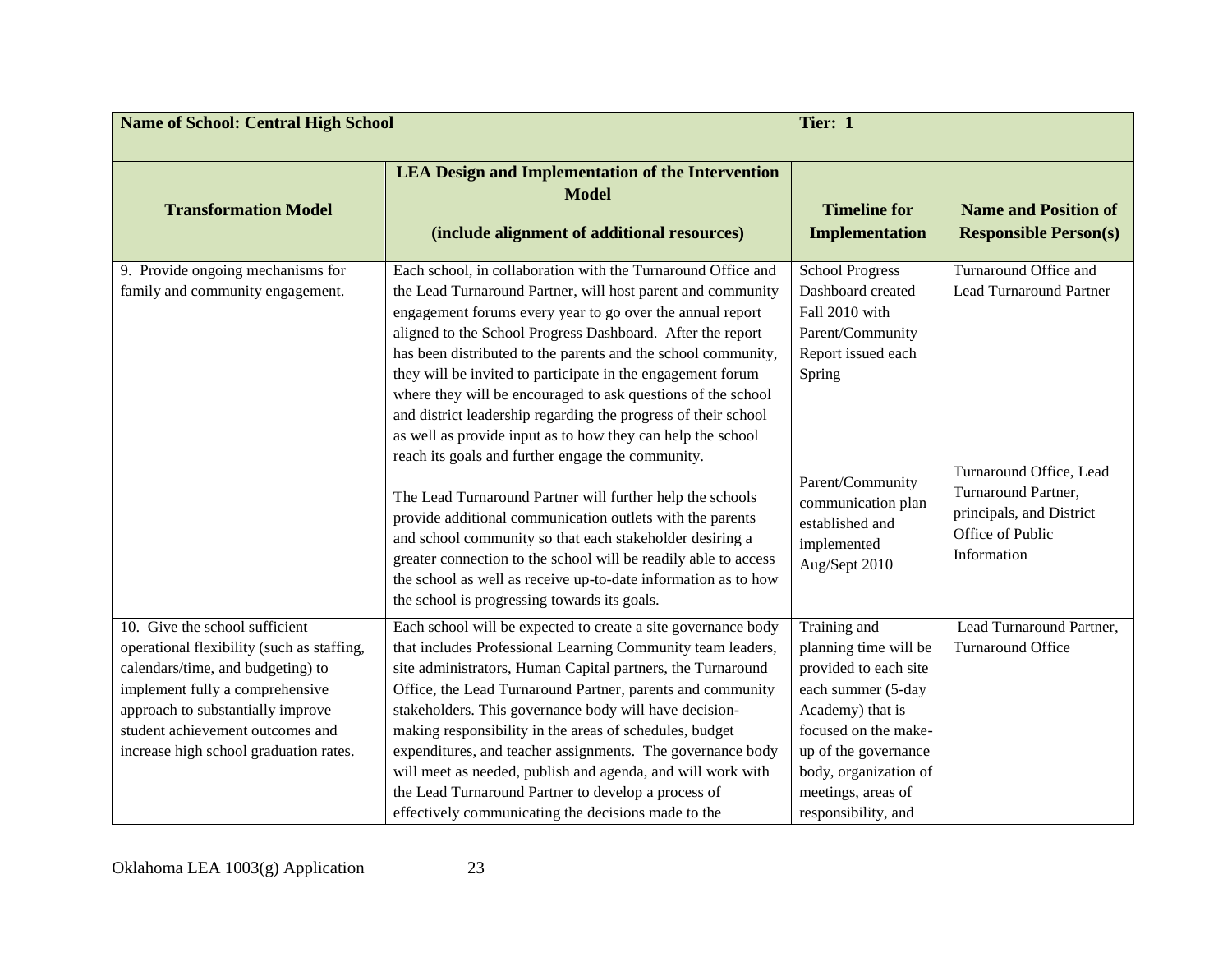| Tier: 1<br><b>Name of School: Central High School</b>                                                                                                                                                                                          |                                                                                                                                                                                                                                                                                                                                                                                                                                                                                                                                                                                                                                                                                                                                                                                                                                                                                                                                                                                                                                                                                                                                       |                                                                                                                                                            |                                                                                                                     |
|------------------------------------------------------------------------------------------------------------------------------------------------------------------------------------------------------------------------------------------------|---------------------------------------------------------------------------------------------------------------------------------------------------------------------------------------------------------------------------------------------------------------------------------------------------------------------------------------------------------------------------------------------------------------------------------------------------------------------------------------------------------------------------------------------------------------------------------------------------------------------------------------------------------------------------------------------------------------------------------------------------------------------------------------------------------------------------------------------------------------------------------------------------------------------------------------------------------------------------------------------------------------------------------------------------------------------------------------------------------------------------------------|------------------------------------------------------------------------------------------------------------------------------------------------------------|---------------------------------------------------------------------------------------------------------------------|
| <b>Transformation Model</b>                                                                                                                                                                                                                    | <b>LEA Design and Implementation of the Intervention</b><br><b>Model</b><br>(include alignment of additional resources)                                                                                                                                                                                                                                                                                                                                                                                                                                                                                                                                                                                                                                                                                                                                                                                                                                                                                                                                                                                                               | <b>Timeline for</b><br><b>Implementation</b>                                                                                                               | <b>Name and Position of</b><br><b>Responsible Person(s)</b>                                                         |
|                                                                                                                                                                                                                                                | necessary stakeholders. The governance body will act as the<br>school's administrative Professional Learning Community,<br>incorporating the work of the other PLCs in the school as well<br>as analyzing current school level data on its own via the<br>School Progress Dashboard.                                                                                                                                                                                                                                                                                                                                                                                                                                                                                                                                                                                                                                                                                                                                                                                                                                                  | processes needed to<br>function effectively<br>beginning July 2010.<br>The newly formed<br>governance bodies<br>will be in place by<br>September 15, 2010. | Principals                                                                                                          |
| 11. Ensure that the school receives<br>ongoing, intensive technical assistance<br>and related support from the LEA, the<br>SEA, or a designated external lead<br>partner organization (such as a school<br>turnaround organization or an EMO). | TPS will establish a District Turnaround Director will oversee<br>the implementation and insure the fidelity of the<br>transformation model at each of the participating schools.<br>TPS will conduct a national search to fill the position with an<br>individual who meets the following qualifications to lead the<br>district in its turnaround efforts at the participating schools:<br>The Turnaround Director will serve as the chief<br>administrative officer responsible for the management,<br>evaluation, and improvement of the instruction, instructional<br>resources, student support, and operations for the participating<br>schools. Additionally, the director will act as the district,<br>state, and community liaison. They will provide<br>transformational leadership in helping each of the schools in<br>creating and managing a safe, supportive and positive learning<br>environment where all students excel, where staff is<br>empowered and share the vision of high performance and<br>collaboration, and where parents and community are engaged<br>in partnerships to support student achievement. | <b>July 2010</b>                                                                                                                                           | Board of Education,<br>Teacher and Leader<br><b>Effectiveness Initiative</b><br>Office, and Human Capital<br>Office |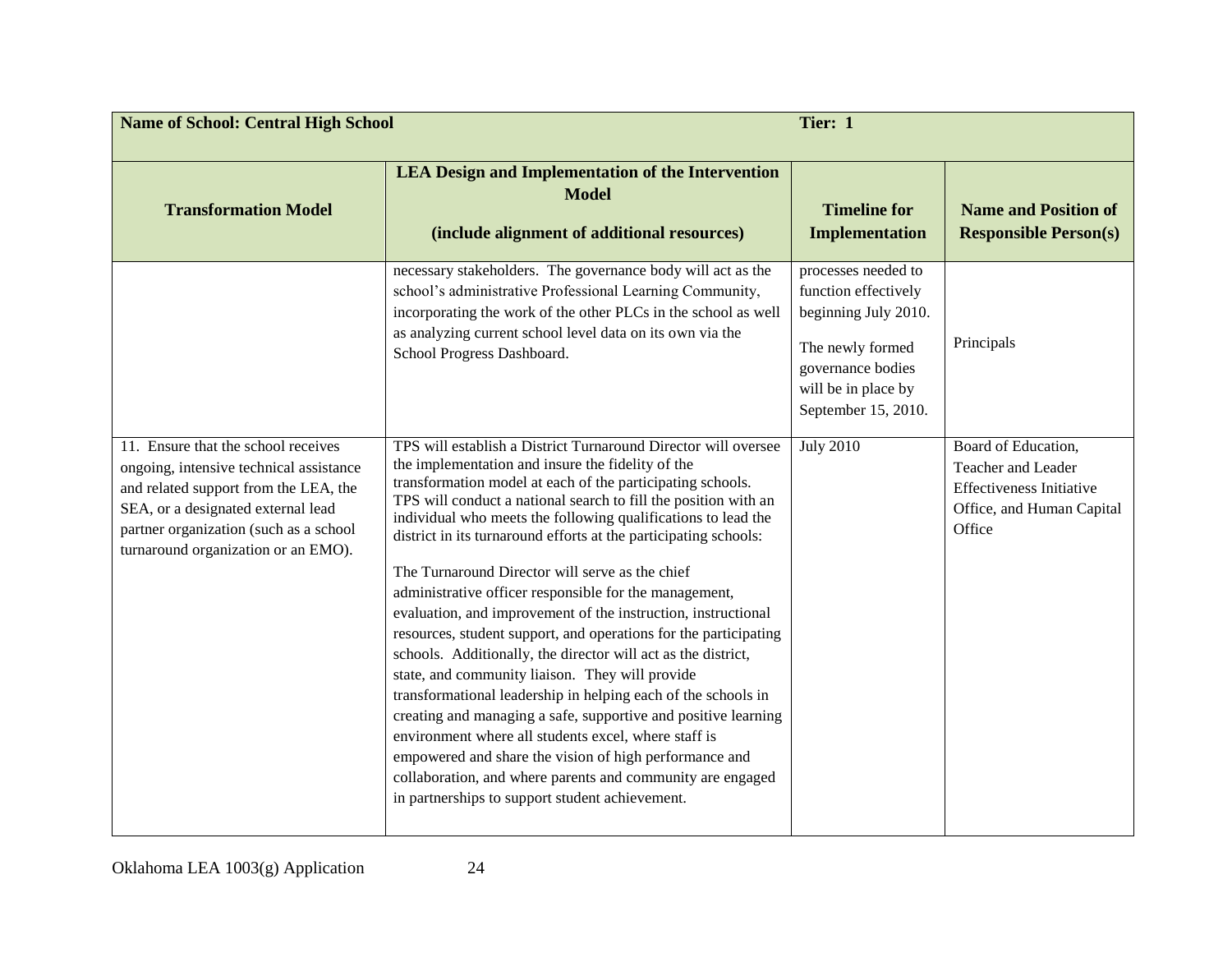| <b>Name of School: Central High School</b><br>Tier: 1 |                                                                                                                                                                                                                                                                                                                                                                                                                                                                                                                                                                                                                                                                                                                                                                                                                                                                                                                         |                                              |                                                                                        |
|-------------------------------------------------------|-------------------------------------------------------------------------------------------------------------------------------------------------------------------------------------------------------------------------------------------------------------------------------------------------------------------------------------------------------------------------------------------------------------------------------------------------------------------------------------------------------------------------------------------------------------------------------------------------------------------------------------------------------------------------------------------------------------------------------------------------------------------------------------------------------------------------------------------------------------------------------------------------------------------------|----------------------------------------------|----------------------------------------------------------------------------------------|
| <b>Transformation Model</b>                           | <b>LEA Design and Implementation of the Intervention</b><br><b>Model</b><br>(include alignment of additional resources)                                                                                                                                                                                                                                                                                                                                                                                                                                                                                                                                                                                                                                                                                                                                                                                                 | <b>Timeline for</b><br><b>Implementation</b> | <b>Name and Position of</b><br><b>Responsible Person(s)</b>                            |
|                                                       | The directors will report directly to the Superintendent of<br>Schools and will be members of the Associate Superintendent<br>for Secondary Schools' Professional Learning Community<br>(PLC).                                                                                                                                                                                                                                                                                                                                                                                                                                                                                                                                                                                                                                                                                                                          |                                              |                                                                                        |
|                                                       | Following District and state procurement procedures, TPS<br>will select and engage a Lead Turnaround Partner who has<br>earned national recognition for success in helping other large,<br>urban districts turnaround severely underperforming schools.<br>The Lead Turnaround Partner will work closely with the<br>district's Lead Turnaround Partner to enable each of the<br>participating schools to implement their selected intervention<br>model to fidelity, as well as assisting the Turnaround Office<br>in acting as a district and state liaison. The Lead Turnaround<br>Partner will be specifically responsible for providing intensive<br>mindset training to district leaders and participating schools to<br>create a high performance culture. Further, they will conduct<br>the 5-day academy to introduce and engage each school's<br>teaching staff in the transformation process so that schools | <b>July 2010</b>                             | Board of Education,<br>Teacher and Leader<br><b>Effectiveness Initiative</b><br>Office |
|                                                       | and their leaders are enabled to produce positive results in its<br>students as well as further professional development<br>throughout the year from national experts in transformation<br>and the train-the-trainer model for Professional Learning<br>Community experts within the district and schools staffs. The<br>Lead Turnaround Partner will also work closely with each of<br>the schools as they conduct monthly walk-throughs and<br>modeling sessions in collaboration with other district partners<br>to ensure continuity and integration of all the components of                                                                                                                                                                                                                                                                                                                                       |                                              |                                                                                        |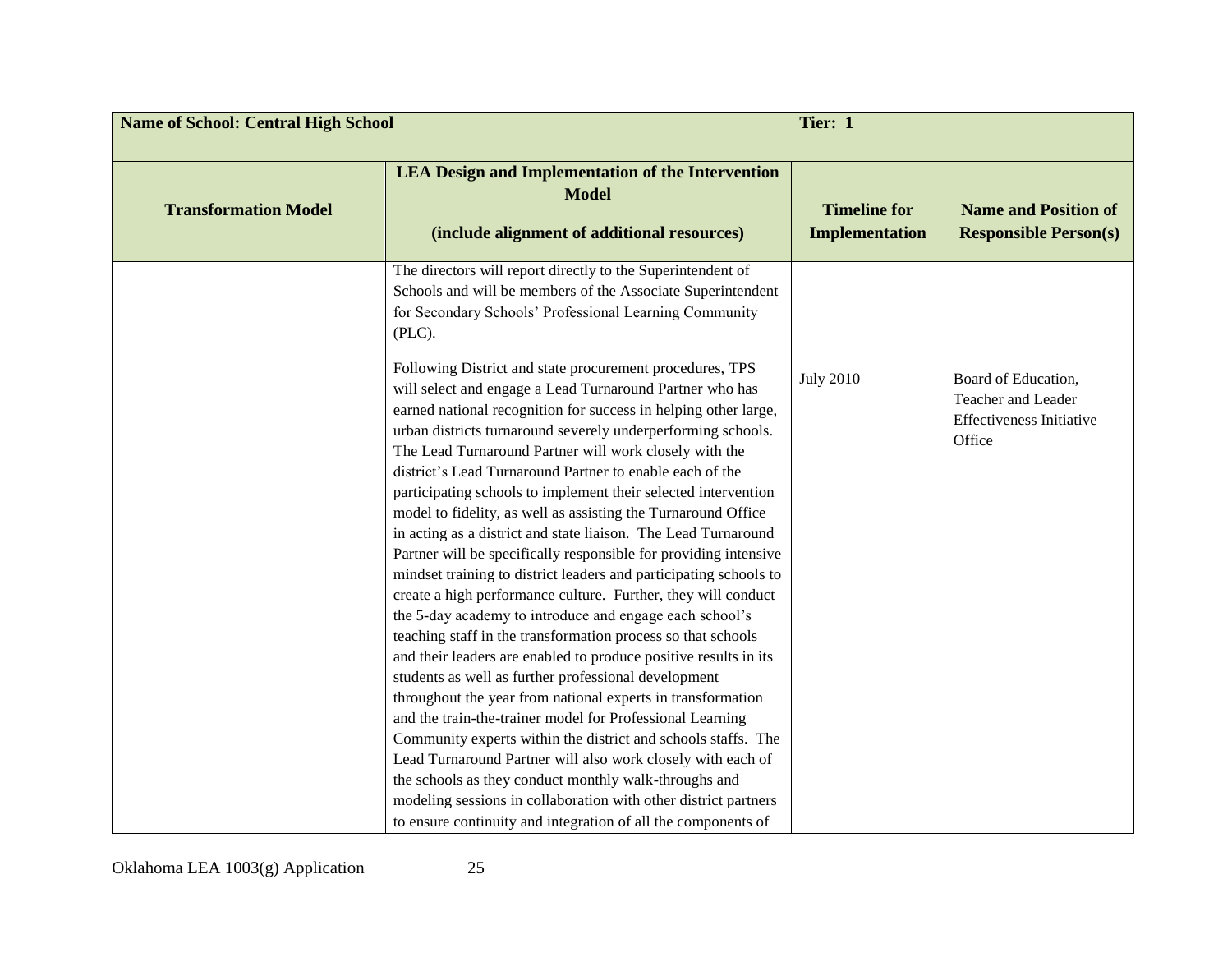| <b>Name of School: Central High School</b><br>Tier: 1                                                                                                                                                                                                                  |                                                                                                                                                                                                                                                                                                                                                                                                                                                                                                                                                                                                                                                                                                                                                                                                                                                                                                                                                                                                                                                                                                                                                                                                                                                 |                                                          |                                                             |
|------------------------------------------------------------------------------------------------------------------------------------------------------------------------------------------------------------------------------------------------------------------------|-------------------------------------------------------------------------------------------------------------------------------------------------------------------------------------------------------------------------------------------------------------------------------------------------------------------------------------------------------------------------------------------------------------------------------------------------------------------------------------------------------------------------------------------------------------------------------------------------------------------------------------------------------------------------------------------------------------------------------------------------------------------------------------------------------------------------------------------------------------------------------------------------------------------------------------------------------------------------------------------------------------------------------------------------------------------------------------------------------------------------------------------------------------------------------------------------------------------------------------------------|----------------------------------------------------------|-------------------------------------------------------------|
| <b>Transformation Model</b>                                                                                                                                                                                                                                            | <b>LEA Design and Implementation of the Intervention</b><br><b>Model</b><br>(include alignment of additional resources)                                                                                                                                                                                                                                                                                                                                                                                                                                                                                                                                                                                                                                                                                                                                                                                                                                                                                                                                                                                                                                                                                                                         | <b>Timeline for</b><br><b>Implementation</b>             | <b>Name and Position of</b><br><b>Responsible Person(s)</b> |
|                                                                                                                                                                                                                                                                        | the transformation effort. Finally, the Lead Turnaround<br>Partner will assist the district in developing specialized<br>dashboards and training in value-added data analysis to enable<br>quick but thorough analysis of each school's performance in<br>multiple measures for both the schools themselves, as well as<br>the state, district, parents, and community.                                                                                                                                                                                                                                                                                                                                                                                                                                                                                                                                                                                                                                                                                                                                                                                                                                                                         |                                                          |                                                             |
| 12. List any additional permissible<br>strategies the LEA will implement as a<br>part of the transformational model.<br>1. School Progress Tracking<br>2. School and Classroom Culture<br>3. Student Engagement<br>4. Fine and Performing Arts Magnet<br>Program<br>5. | <b>School Progress Tracking</b><br>The TPS Turnaround Office will collaborate with the Lead<br>Turnaround Partner, each school, and program specific<br>partners, such as ACT/America's Choice and the National<br>Center on Time and Learning, to conduct monthly walk-<br>throughs and modeling sessions to ensure continuity and<br>integration of all the components of the transformation effort.<br>Additionally, the Lead Turnaround Partner will assist the<br>district in developing specialized dashboards, aligned to<br>district and initiative goals, that provide a quick but thorough<br>analysis of each school's performance based on multiple<br>measures, including, but not limited to, College/Career<br>Readiness (academic achievement, student progress, gap<br>identification), School Climate and Safety, Financial<br>Accountability, and Professional Development. Each school<br>principal will be responsible for developing an annual report<br>detailing the activities of the school for the previous year, the<br>impact it made on student achievement and progress, current<br>statuses for the multiple measures included in the dashboard,<br>and a planned response for the upcoming year. The principal | <b>School Progress</b><br>Dashboard created<br>Fall 2010 | <b>Lead Turnaround Partner</b><br>and Turnaround Office     |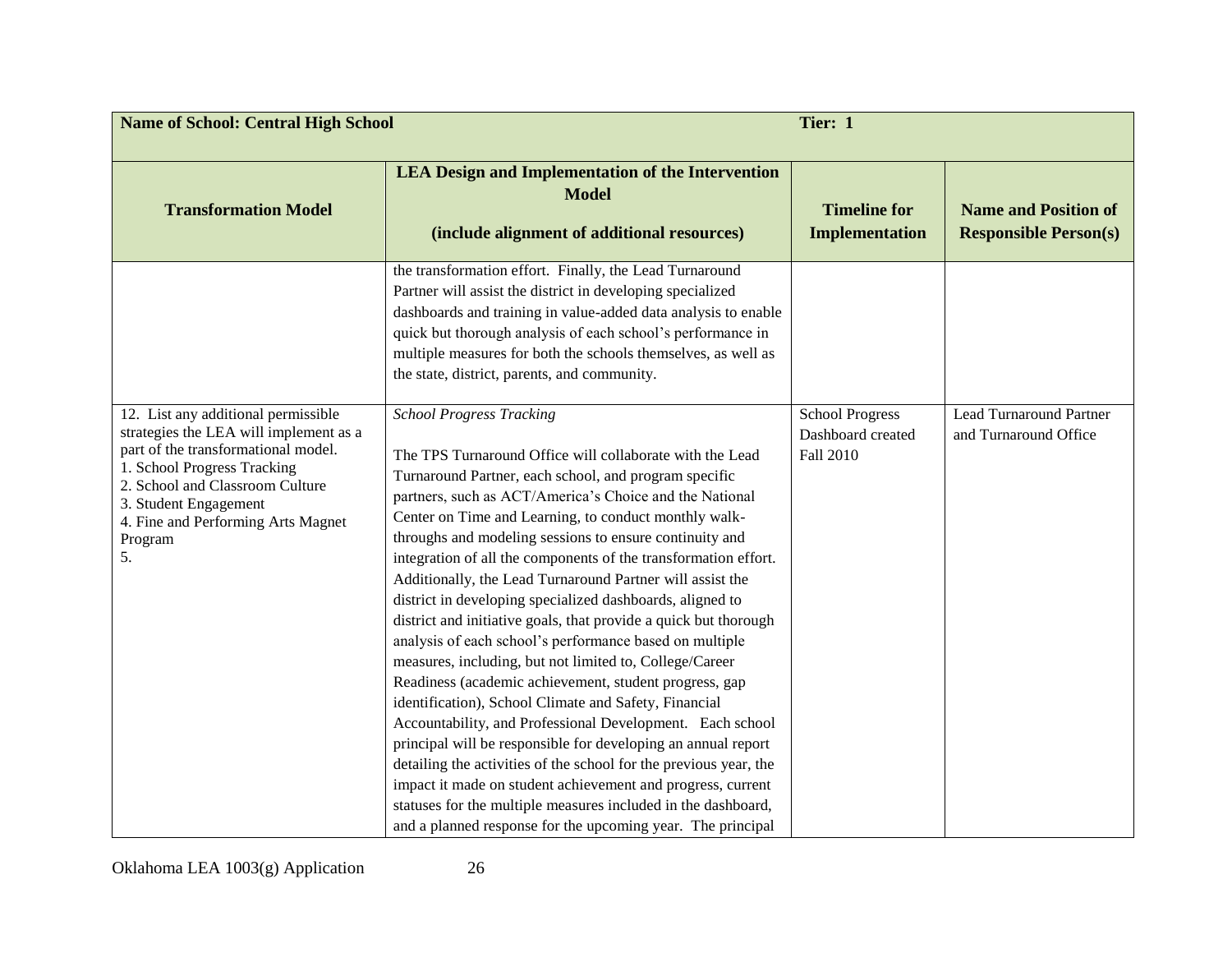| <b>Name of School: Central High School</b> |                                                                                                                                                                                                                                                                                                                                                                                                                                                                                                                                                                                                                                                                                                                                                                                                                                                 | Tier: 1                                                                              |                                                                         |
|--------------------------------------------|-------------------------------------------------------------------------------------------------------------------------------------------------------------------------------------------------------------------------------------------------------------------------------------------------------------------------------------------------------------------------------------------------------------------------------------------------------------------------------------------------------------------------------------------------------------------------------------------------------------------------------------------------------------------------------------------------------------------------------------------------------------------------------------------------------------------------------------------------|--------------------------------------------------------------------------------------|-------------------------------------------------------------------------|
| <b>Transformation Model</b>                | <b>LEA Design and Implementation of the Intervention</b><br><b>Model</b><br>(include alignment of additional resources)                                                                                                                                                                                                                                                                                                                                                                                                                                                                                                                                                                                                                                                                                                                         | <b>Timeline for</b><br><b>Implementation</b>                                         | <b>Name and Position of</b><br><b>Responsible Person(s)</b>             |
|                                            | will distribute this annual report to the school staff, district<br>administrators, the Turnaround Office, the Lead Turnaround<br>Partner, as well as parents and the community.<br>School and Classroom Culture<br>Each participating school will participate in the KEYS 2.0<br>survey as provided by the National Education Association.<br>KEYS (version 2.0) identifies conditions in schools that need<br>improvement, making it part of a broader change process.<br>The schools that have implemented KEYS 2.0 have made<br>increasing use of student performance data to give direction to<br>school improvement. The NEA assists schools and districts in<br>using the KEYS data within the context of continuous school<br>improvement.                                                                                              | KEYS 2.0 set up<br>completed Fall 2010                                               | Turnaround Office,<br>principals, Superintendent                        |
|                                            | <b>Student Engagement</b><br>In order to measure student engagement, each participating<br>school will participate in the Gallup Student Poll. The Gallup<br>Student Poll measures the hope, engagement and well-being<br>of students in grades 5-12 through a new, groundbreaking<br>survey administered anonymously in America's schools. The<br>three key metrics - hope, engagement and well-being - are<br>research-based to demonstrate a meaningful impact on<br>educational outcomes and more importantly, can be improved<br>through deliberate action by educators, school administrators,<br>community leaders and others. The questions focus on Hope<br>- the ideas and energy students have for the future;<br>Engagement – the level of student involvement in and<br>enthusiasm for school; and Well-being - how students think | Surveys distributed<br>with results compiled<br>and analyzed each<br>Fall and Spring | Principals, Turnaround<br>Office, and Lead<br><b>Turnaround Partner</b> |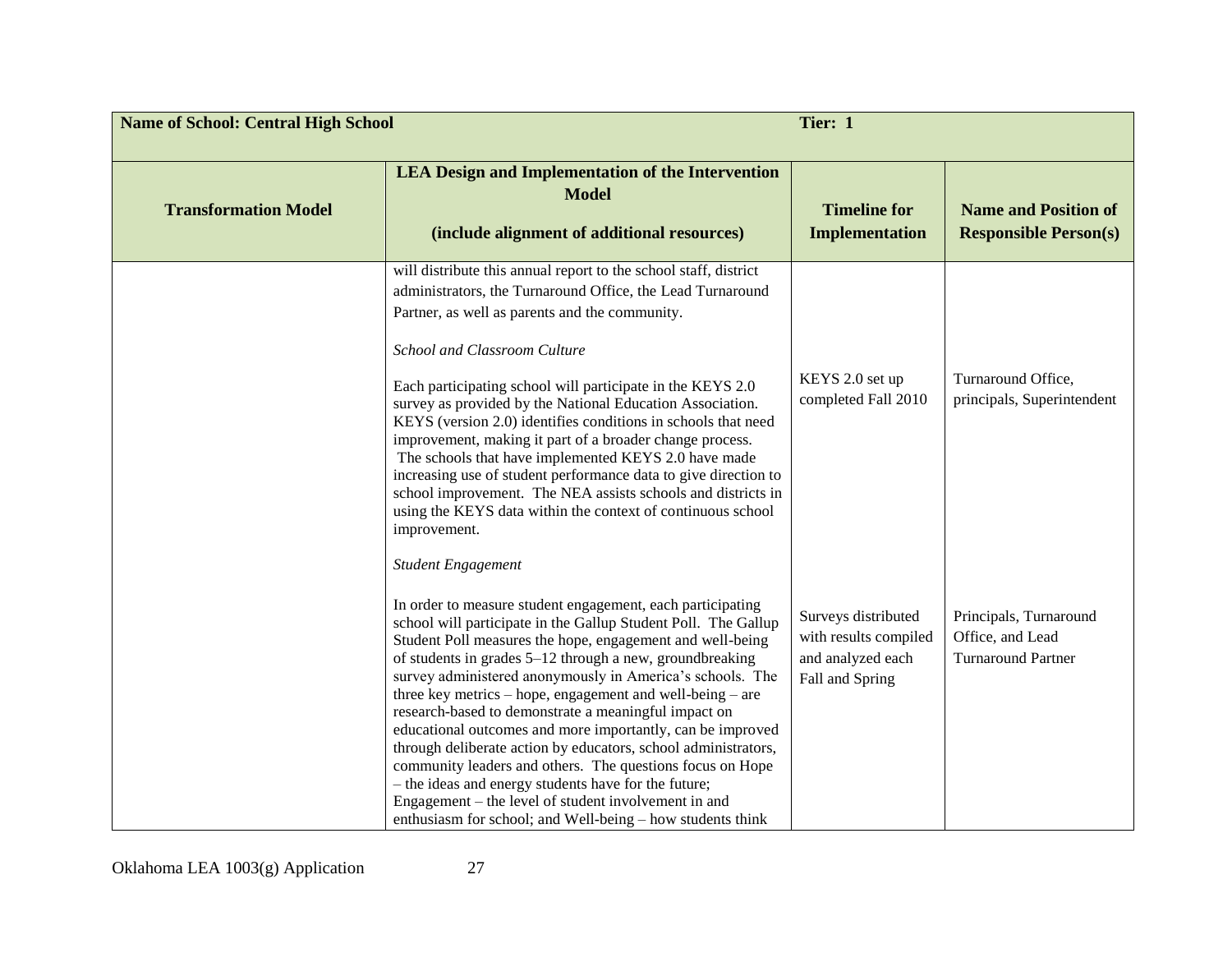| <b>Name of School: Central High School</b> |                                                                                                                                                                                                                                                                                                                                                                                                                                                                                                                                                                                                                                                                                                                                                                                                                                                                                                                                                                                                                                                                                                                                                                                                          | Tier: 1                                       |                                                                      |
|--------------------------------------------|----------------------------------------------------------------------------------------------------------------------------------------------------------------------------------------------------------------------------------------------------------------------------------------------------------------------------------------------------------------------------------------------------------------------------------------------------------------------------------------------------------------------------------------------------------------------------------------------------------------------------------------------------------------------------------------------------------------------------------------------------------------------------------------------------------------------------------------------------------------------------------------------------------------------------------------------------------------------------------------------------------------------------------------------------------------------------------------------------------------------------------------------------------------------------------------------------------|-----------------------------------------------|----------------------------------------------------------------------|
| <b>Transformation Model</b>                | <b>LEA Design and Implementation of the Intervention</b><br><b>Model</b><br>(include alignment of additional resources)                                                                                                                                                                                                                                                                                                                                                                                                                                                                                                                                                                                                                                                                                                                                                                                                                                                                                                                                                                                                                                                                                  | <b>Timeline for</b><br><b>Implementation</b>  | <b>Name and Position of</b><br><b>Responsible Person(s)</b>          |
|                                            | about and experience their lives.<br>Gallup will conduct the poll twice annually, in March and<br>October. The national results will be used by America's<br>Promise Alliance, the American Association of School<br>Administrators and others in designing appropriate responses<br>that support youth.<br>Fine and Performing Arts Magnet Program<br>Curriculum coaches hired.<br>Professional learning communities $-90$ minutes per week in<br>two 45 minute segments of time.<br>Central High School is completing the second full year of<br>implementing a magnet school grant program that has a<br>distinct career academy approach. The first two years of<br>implementing the reforms required in the magnet model has<br>shown improvement in two critical areas, student achievement<br>and graduation rate. The rationale behind the magnet model<br>is that students will perform better when engaged in<br>curriculum that is relevant to their interest. Further, they will<br>be more inclined to stay in school when they can see that<br>there are clear career opportunities at the end of their high<br>school years.<br>Curriculum assessments will be developed and implemented. | August 2010<br>August 2010<br>August 2010 and | Principal and Magnet<br>Director<br>Teachers<br>Teachers and coaches |